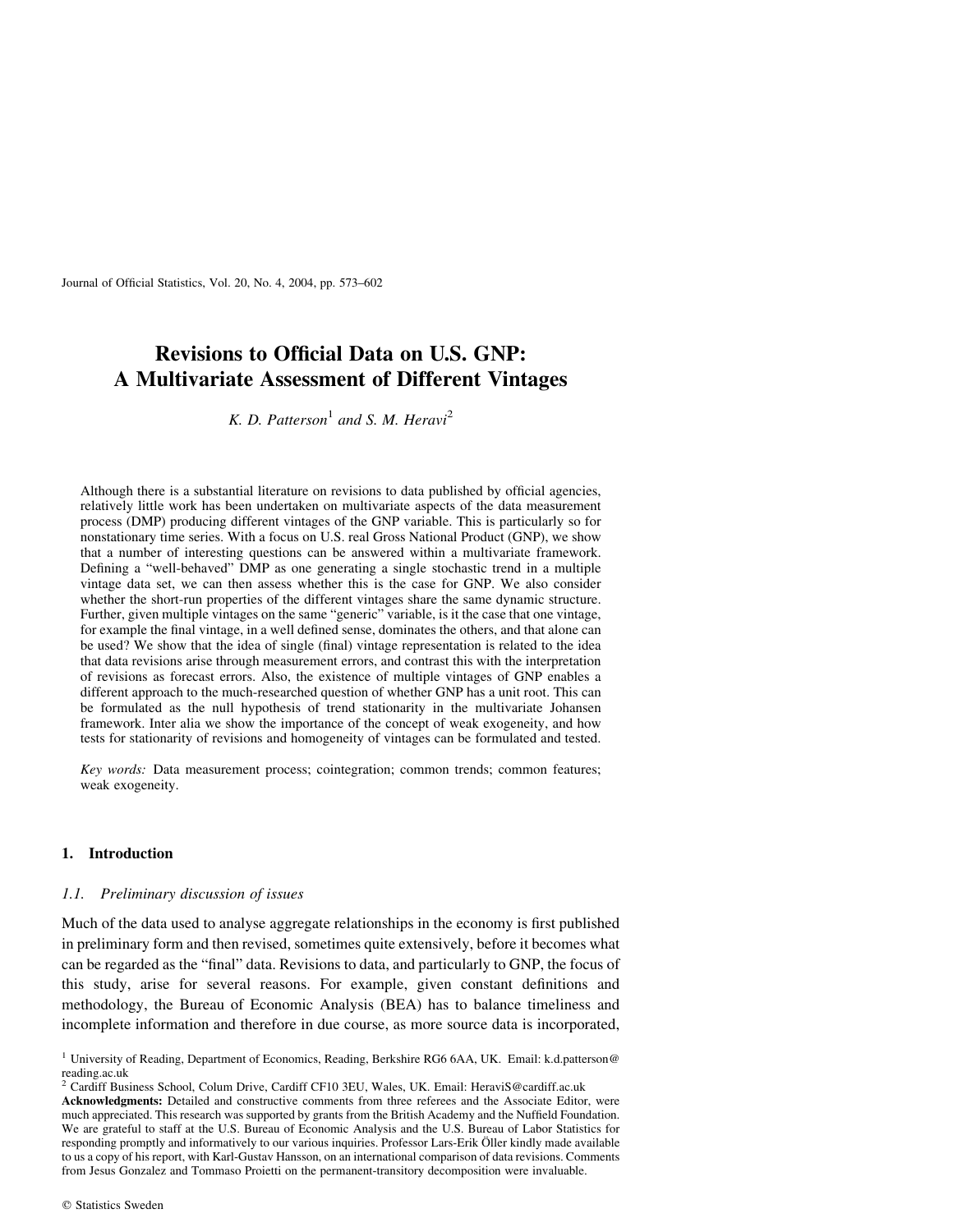this gives rise to revisions. (See, for example, Seskin and Sullivan (2000) and Grimm and Parker (1998).) Thus, a figure for GNP is published as quickly as possible after the period has ended, with the knowledge that some components of GNP have been based on less than complete information and, as a result, will be revised as the missing information becomes available. This leads to the view that revisions arise from measurement errors; another view is that the preliminary data is constructed as an efficient forecast of later data. These topics are discussed in greater detail in Section 3.4.

In addition, especially in recent years, there have been a number of important developments in the structure of the macroeconomy that have had implications for the measurement of GNP – see Landefeld and Fraumeni (2001) on measuring the "new" economy. Thus, together with the regular process of revision given constant definitions, there are changes arising out of the development of the "new" economy; for example, computer software has been reclassified from intermediate production to investment, thus increasing GNP. In a related development, the practice of keeping weights fixed for five years or so in constructing price and quantity indices when new products, for example, cellular phones, computers and computer games, are being introduced is likely to distort the decomposition of value into price and quantity. A recent important methodological change was the move to chained price and quantity indices; a move that has been echoed in developments in many European countries.

What is clear from this process is that the data for GNP is not constant; what is the data at one point in time is not necessarily the data at a later point. This creates a need for an awareness of the properties of the data. For example, in terms of topical comment and policy-making a particular downturn in GNP, as shown in the latest published figures, would have different implications if, in due course, the GNP figures were expected to be revised up to show that the downturn was not as severe as at first indicated. Economic research directed at explaining trends and cycles in aggregate output may well be sensitive to which version of the data is being used in the analysis; and where several variables are used, there may be differences in revision patterns amongst the variables. As a further example, European harmonisation of systems of national accounts for different countries, because budget contributions are based on measures of real (constant price) GNP/GDP, should take notice of the effects of data revisions on the indicator variables.

In general terms, we are interested in two characteristics of different measurements of data on a particular variable. (The terminology we adopt is that revisions give rise to different "vintages" of data on a "generic" variable, for example GNP.) These relate to the central tendency or trend of the series of data measurements and to the short-run or cyclical movements about the trend. A user might reasonably anticipate that at whichever point in the production of the data the generic variable is measured, the trend will be common to different measurements (vintages). Perhaps, but with less certainty, the same anticipation may be held for short-run movements about the trend. The trend/cycle distinction is a critical one in econometrics related to the distinction between nonstationary and stationary variables, and this distinction is a key part of our analysis.

The study of data revisions on National Accounts data is well established – see, for example Holden and Peel (1982a, b), Mork (1987), Patterson (1995), Patterson and Heravi (1991a, b, c), Siklos (1996), Young (1987) and Zellner (1958). For an extensive survey and assessment of revisions in an international context,  $-$  see Öller and Hansson (2002).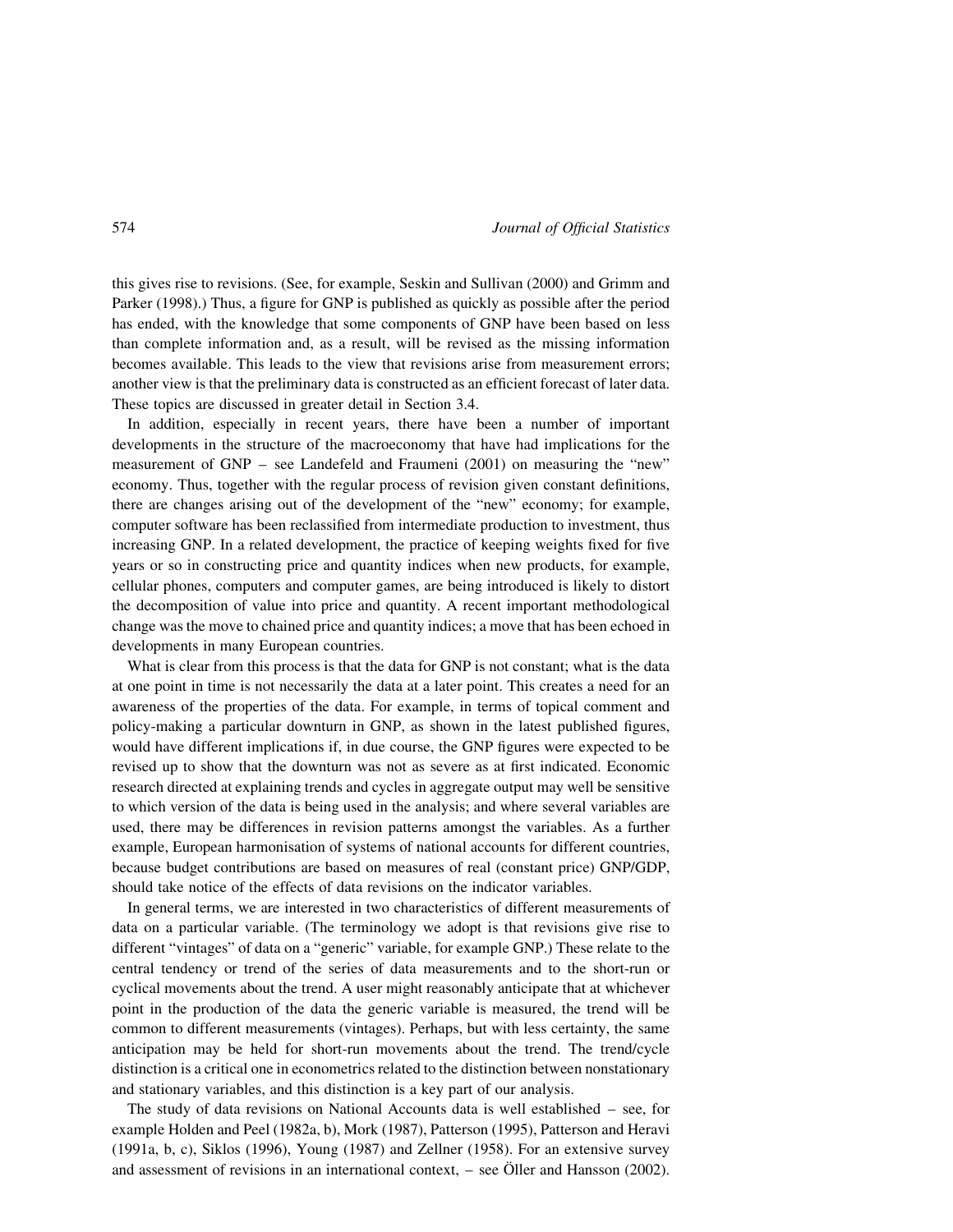Steel and McLaren (2000) consider the revision of trend estimates when the X11 and X11ARIMA procedures are used. There are also regular articles by BEA staff on the revisions process in the Survey of Current Business (SCB) – see, for example Parker (1997), Moulton, Seskin, and Sullivan (2001), Moulton, Parker, and Seskin (1999), Seskin and Sullivan (2000), Seskin (1998, 1999). And there is recent interest in the use of "real time" data in econometrics – see, for example, Croushore and Stark (2001).

The present study differs from previous ones in developing an explicitly multivariate approach for nonstationary time series, to solve a number of related problems. Central to this is the concept of the data measurement process, denoted the DMP, which we briefly describe and is used in Patterson (1995, 2002a) to model the widely scrutinised and revised UK Index of Production. The number of revisions to a particular variable, regarded as the generic variable of the process, is denoted  $m - 1$ , arising from the m different vintages of data on that variable. Each of these  $m$  vintages is a random variable, viewed as part of a multivariate system, resulting in a realisation or outcome, which is published in the case of GNP in the Survey of Current Business (SCB).

The DMP defines a multivariate distribution for the *m* random variables corresponding to the m vintages of data on the generic variable. Because there are multiple vintages of data, the DMP is multivariate even though a single variable, GNP in this case, is being considered. As an example of the process of revision, and the realisations it generates, consider GNP for 1996q1. This was first published in the Survey of Current Business in June 1996 as 6,811.6 (\$U.S. 1992, seasonally adjusted at annual rates). This is a realisation from the first vintage of the DMP for GNP. The first vintage was then revised to 6,818.6 in the July 1996 Survey of Current Business, which is a realisation from the second vintage of the DMP; and then to 6,814.9 in the August 1996 Survey of Current Business. (See Grimm and Parker (1998) for further details on the timing of "estimates" of GDP. The first publication of GNP lags behind GDP by one publication month in the SCB.) This figure was then subject to a number of further revisions and a change in the base year to 1996. The download for 1996q1 from the BEA website in November 2001 was 7,703.1, which is taken as the "final" value, although in principle further retrospective revisions are still possible.

It is clear from previous work on the time series properties of macroeconomic aggregates, and GNP in particular, that a multivariate framework must allow for nonstationary time series. We use the standard notation that a series that becomes stationary after differencing once is denoted  $I(1)$ ; a series stationary without differencing, and nonstationary when summed, is denoted  $I(0)$ . An  $I(1)$  series has a stochastic trend driven by the cumulation of past shocks rather than a deterministic trend. A related key concept for  $I(1)$  variables is that of cointegration, the idea that whilst short-run deviations are possible, in the long run the series are tied together. Thus, we might observe different vintages not drawing the same picture in the short run. For example, if we take a thin "slice" out of a graph of the different vintages of GNP, we may observe differences between the series; but taking two points distant in time, the series have mapped out the same general picture.

#### 1.2. Questions of interest

The existence of multiple vintages of data on the same generic variable, here GNP, raises some interesting questions about the relationships between the vintages. It may be helpful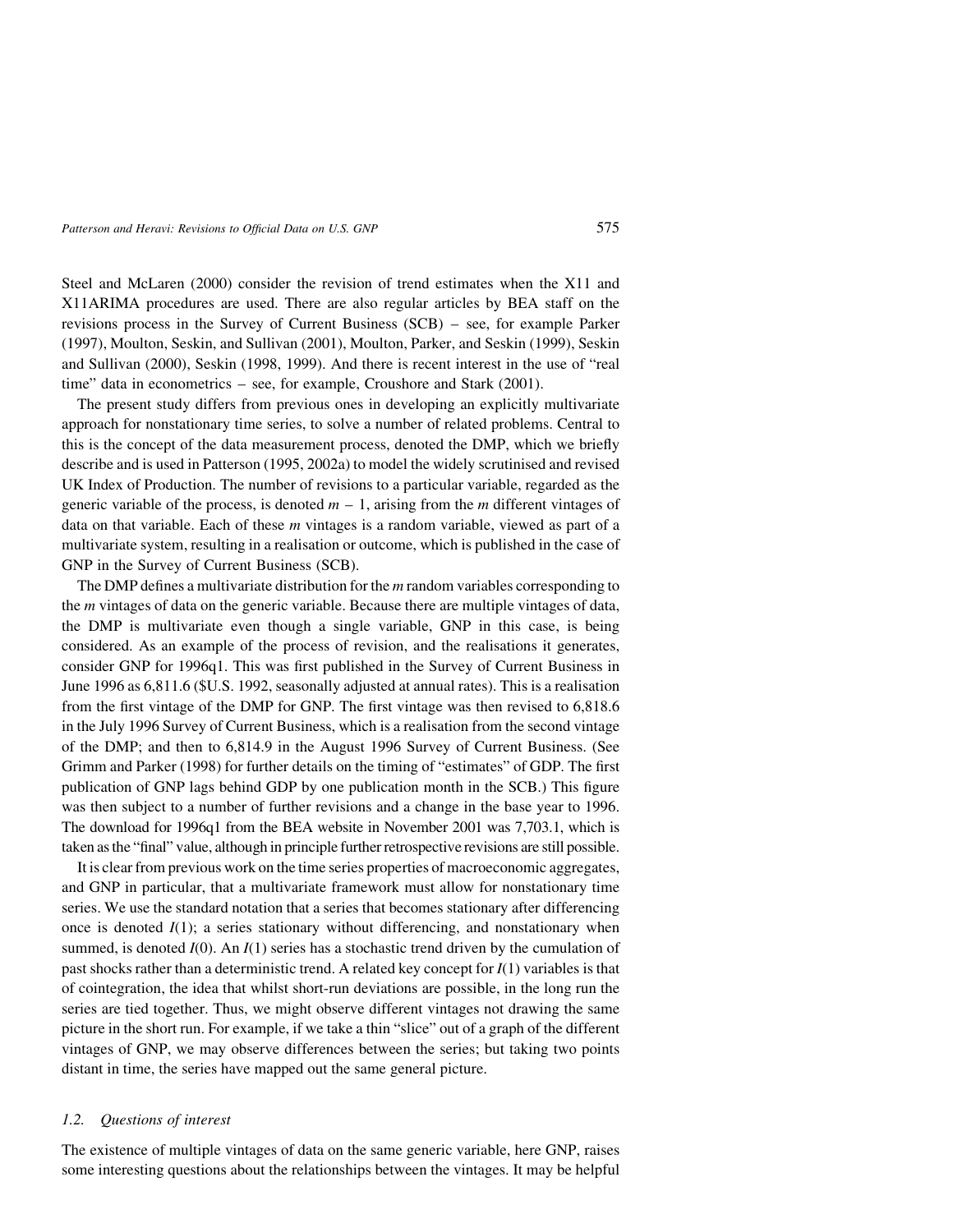if at the outset we summarise the key areas that are considered in detail in the remainder of the article.

## 1.2.1. Do different vintages share the same long-run movements?

Is the DMP for multi-vintage GNP "well-behaved" in the sense of providing a single stochastic trend (sometimes also referred to as a common trend), and hence a single permanent – that is,  $I(1)$  long-memory – component for GNP? It is probably the implicit presumption of most users that this is the case; however, this is a testable assumption and a recent analysis of multiple vintages of UK GNP (Patterson 2002b) revealed two stochastic trends, with obvious difficulties of interpretation. The possibility of multiple stochastic trends may well increase with the changes in methodology and definition arising from recent developments in the way GNP is calculated. Hence, we separate those vintages that are part of the regular revisions process from the (conditionally) final vintage, which incorporates major changes. The final vintage is conditional in the sense that later revisions may be undertaken that will result in further changes to the data. We are then interested in whether the cointegration "bond" between and amongst vintages is maintained in the light of such changes.

## 1.2.2. Do different vintages share the same short-run movements?

Whereas the previous question is concerned with the existence of a common trend (or trends), involving a focus on the long run, it is also of interest to know if there are common short-run properties in the data. In particular, are there common features of serial correlation? That is, can the  $I(0)$  cycles be removed analogously to the way that cointegration removes the  $I(1)$  property in the levels of the data? Key articles in this area are those of Engle and Kozicki (1993) and Vahid and Engle (1993, 1997) and recent applications include Mills and Holmes (1999) and Issler and Vahid (2001). The question of the existence of a single common trend relates to whether different vintages are giving a consistent picture of sustained movements in GNP, whereas the question of the existence of a common cycle relates to concerns around the particular timing of short-run movements.

# 1.2.3. Can we use just one vintage of the data?

Can a single vintage be taken to represent, in a well-defined sense, the properties of the complete m-vintage data set? The implicit assumption of most users is probably that the final vintage should be used, with others discarded. The permanent-transitory (P-T) decomposition due to Gonzalo and Granger (1995) (see also Stock and Watson (1988), Granger and Haldrup (1997) and Proietti (1997)) is developed to provide an answer to this question. We show that, in general, the long-memory component(s) of GNP is a combination of all vintages of data, but that it is possible to formulate a set of testable restrictions to assess whether a single vintage alone is responsible for the long-memory component of a time series. Also related to this line of analysis is whether subsystems of the variables can be separated so that the permanent components of each subsystem depend only upon variables in the individual subsystem – see Granger and Haldrup (op. cit.).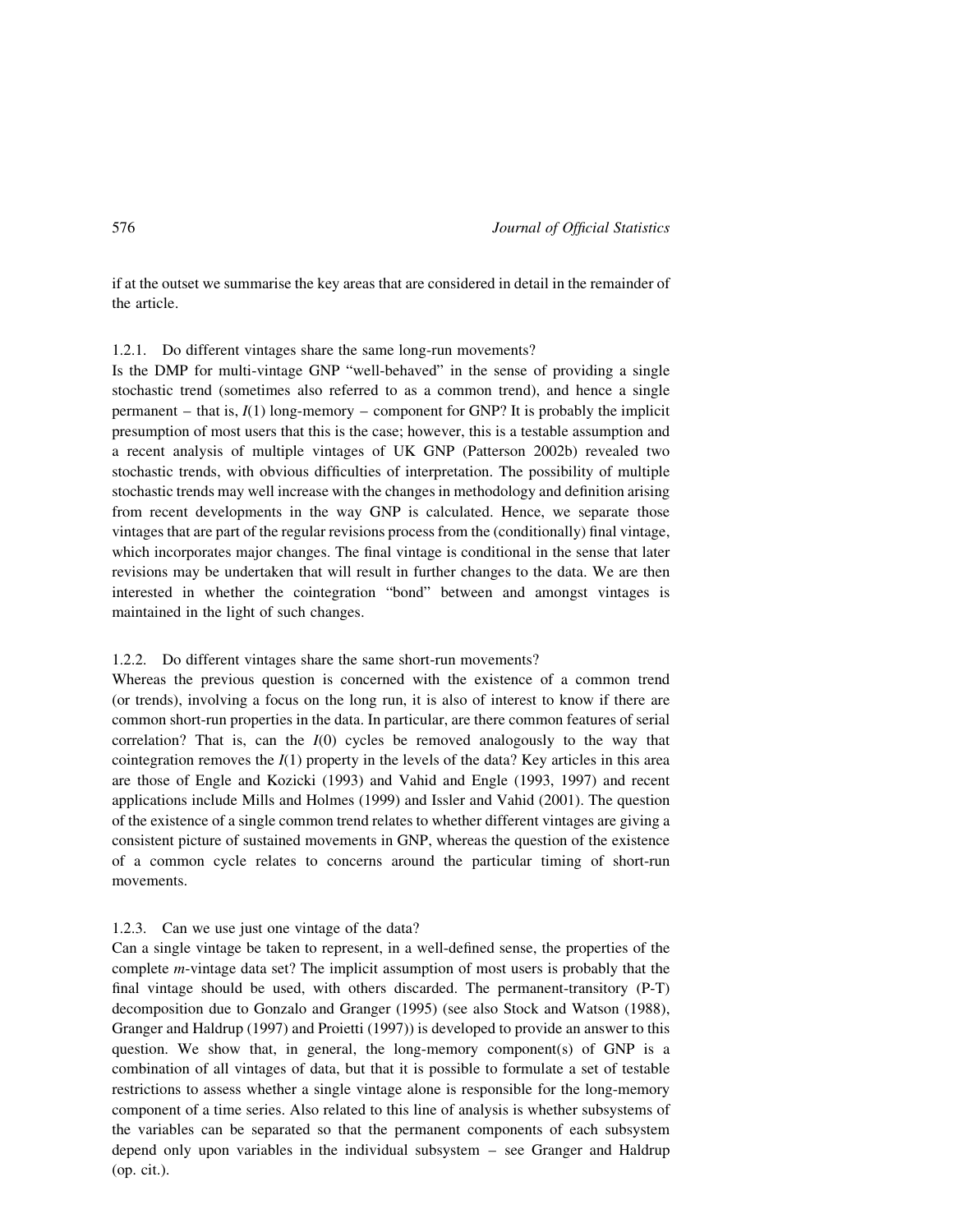1.2.4. Do data revisions arise from measurement error or efficient forecasts?

We show that the P-T decomposition can also be used to develop the measurement error hypothesis (MEH) and the efficient forecast hypothesis (EFH) extended to nonstationary variables as an explanation of the existence of data revisions. The MEH captures the idea that different vintages of data arise because initial and preliminary vintages contain measurement errors that are removed later in the process. This description matches a key part of the official explanation for data revisions – see, for example, Seskin and Sullivan (2000). On the other hand, as a large part of the literature on data revisions indicates, the MEH is contrasted with the efficient forecast view that the preliminary vintage is an optimal forecast of a later vintage. In this view the revisions are news relative to the information set available at the time of the preliminary vintage. See for example Mankiw, Runkle, and Shapiro (1984) and Mankiw and Shapiro (1986) for the U.S. and Patterson and Heravi (1992) for the UK.

# 1.2.5. Can we say more about the "Is there a unit root in U.S. GNP?" debate?

Can any light be thrown on the question of whether there is a unit root in U.S. GNP? The seminal study was that of Nelson and Plosser (1982), with continuing interest represented by Murray and Nelson (2000); other studies are too numerous to list, but would include, for example, Mocan (1994), Perron and Phillips (1987), Rudebsuch (1992, 1993), Stock and Watson (1986), and Walton (1986). Despite continuing research, none (to our knowledge) has considered the implications of the multivariate process generating the data for the tests that have been undertaken. There are two particularly interesting consequences of modelling published data as realisations from a multivariate DMP for GNP, as follows.

# Panel unit root tests

Given that a multivintage data set generates  $T$  observations on  $m$  vintages, what is effectively available is a panel data set on which to base unit root tests, with likely gains in efficiency. For example, in our sample there are  $130 \times 4 = 520$  observations rather than the 130 available from a single vintage. Panel unit root tests have been used in a number of other areas to improve the power of standard univariate tests – see, for example, Abauf and Jorion (1990) and Taylor and Sarno (1998) on pooling country data on real exchange rates and Balz (1998) on pooling different term interest rates. In the panel context, we show not just that GNP may have one unit root but also that a set of vintages for GNP may have more than one common trend, a possibility that could not be considered with univariate unit root tests.

# The null hypothesis of trend stationarity

We can ask whether as the null rather than alternative hypothesis, trend stationarity of each vintage is in the cointegration space. The framework to answer this question is the cointegrating VAR or vector equilibrium correction model, VEqCM (see for example Johansen (1995a) and Hendry (1995)).

Overall, Question 1.2.1 is at the centre of the analysis. It proposes a plausible behavioural motive of the data production agency. That is, even though several vintages of data are provided to users at different stages in the publication process, the aim, whether by refinements to reduce measurement errors, or forecasts that are efficient, is to provide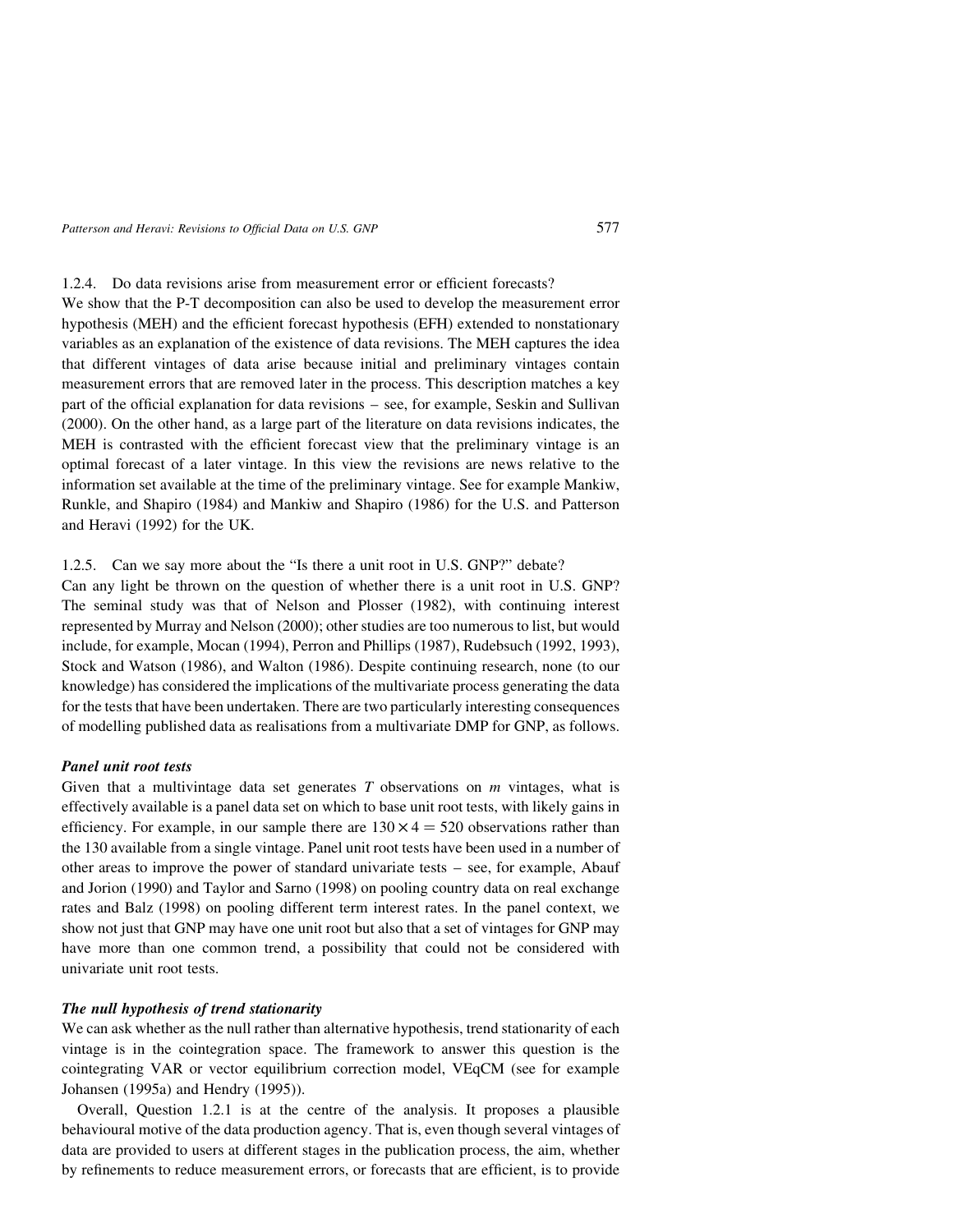vintages that are linked by having a single trend and, perhaps more hopefully, common short-run (cyclical) movements.

This article is organized as follows. Section 2 defines the notation and data for this study. Section 3 describes the analytical framework and Section 4 reports the empirical results. A summary and some concluding remarks are provided in Section 5.

# 2. Data and Notation

# 2.1. Data

An initial analysis of the data suggested that the first three vintages of data on GNP are part of a process of regular revision. These revisions are, for example, primarily due to the incorporation of information from more source data, and tend to be in the nature of refinements to the originally published data and, generally, do not incorporate definitional changes, or if so these are relatively minor. Where definitional changes are present they result in what we have referred to elsewhere (see especially Patterson and Heravi (1991b)) as a "traceback" effect due to the retrospective application of a revised definition. In this respect, a redefinition has the same practical effect as a rebasing; that is, it changes the constant price reference period, which implies changes to the expenditure weights. Under a fixed base period scheme, the opportunity afforded by regular rebasing, usually every five years, is often taken to include redefinitions. Where redefinitions have been coincidental with rebasing for the first three vintages, they will have been treated as a rebasing effect. (The rebasing method we use is described in Patterson and Heravi (1991b).)

The data for the first three vintages of GNP in constant prices was obtained from successive issues of the Survey of Current Business, giving a usable sample of 130 observations from 1965q4 to 1998q1, and expressed on a common base period of 1992 \$U.S. (The change from "headlining" GDP rather than GNP led to a minor change in the publication schedule starting with the October 1991 issue of the Survey of Current Business (SCB).)

The "final" series for GNP was downloaded from the BEA website in November 2001, and is expressed in 1996 \$U.S. This download represents a "real time" data set, typical of what researchers and economic commentators would refer to for comment and analysis. There will be some heterogeneity in the vintages included in this and similar downloads, since data for earlier quarters has been revised more than that for later quarters. This data incorporates conceptual and definitional changes that have been described in a series of articles in the SCB – see, for example, Moulton (2000), Moulton and Sullivan (1999) and Seskin and Sullivan (2000). It was apparent from the data that the 2001 download incorporated changes that could not be handled by standard rebasing methods (to enable all series to be expressed in the same reference period in terms of constant price units). The final series was, therefore, left on its original base and is an example of the incorporation of changes made outside the regular revisions process. The question of comparability across different base years turns out to be one that can be resolved within the analytical framework proposed in Section 3, with empirical results as shown in Section 4.4.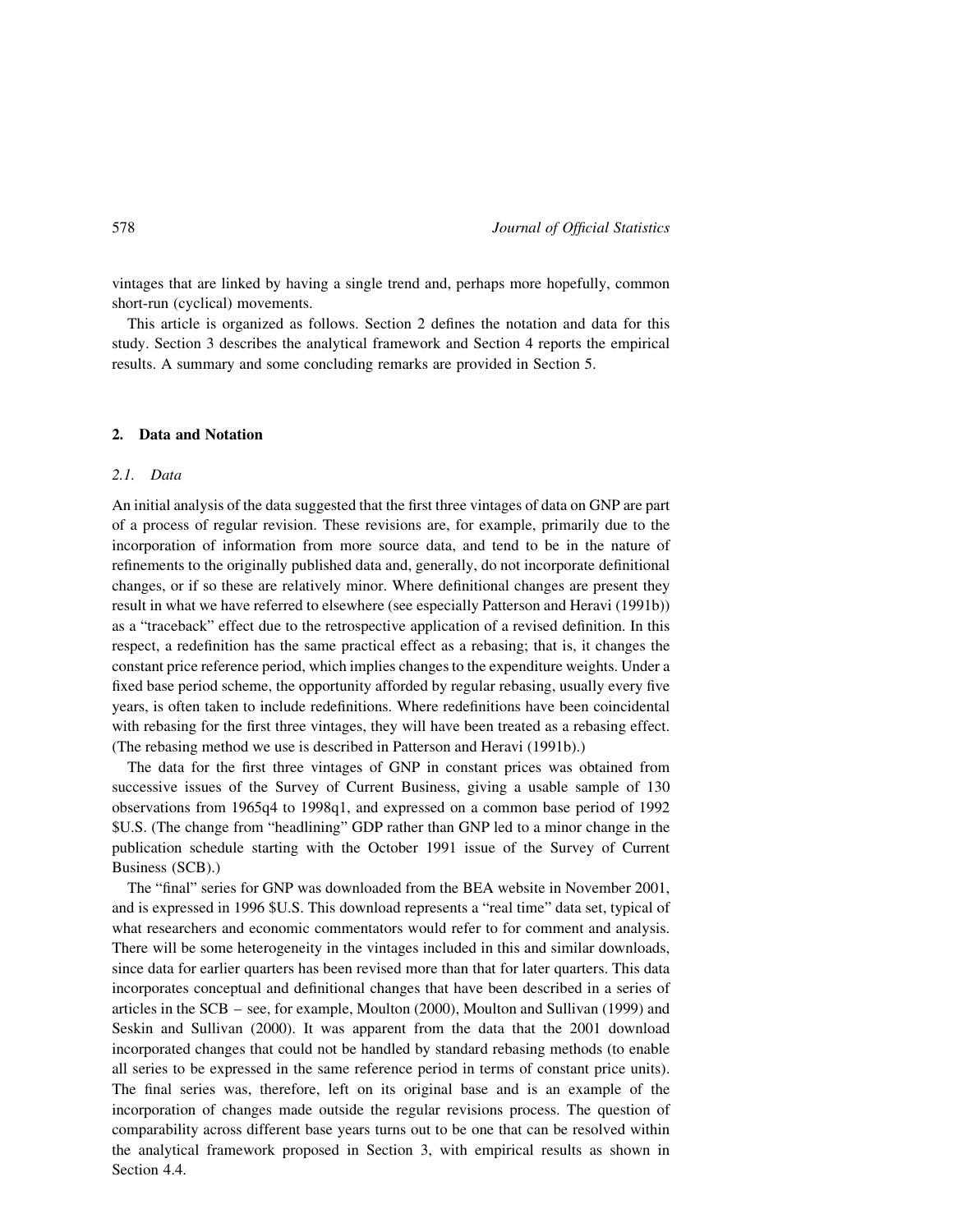# 2.2. Notation

For convenience we use the following notation: the generic variable of interest is denoted y; in Section 3 this will be the natural logarithm of constant price GNP for the United States. Use of upper case Y refers to the level of a series. A particular vintage is indicated by the addition of a superscript denoted v, where  $v = 1, \ldots, m$ ; thus m is the (conditionally) final vintage. The subscript indicates the period to which the data refers. In the data analysis the first three vintages for a particular time period are, therefore,  $y_t^1$ ,  $y_t^2$ , and  $y_t^3$ . As noted, we take the November 2001 BEA website download as the final for the present study and, for simplicity and conformity with the vintage notation, this is denoted  $y_t^4$ .

The notation  $y_t$  without a superscript is the *m* by 1 column vector of different vintages of data, that is  $y_t = (y_t^1, y_t^2, \ldots, y_t^m)$  $(y_1^1, y_1^2, \ldots, y_i^m)'$ ; we use *m* to denote the final vintage in an analysis, which may be  $y_t^3$  or  $y_t^4$  depending on whether three or four vintages are used.  $f(y_t)$  is the joint probability density function of  $y_t$ . A sample of observations and vintages, that is realizations or outcomes of the process  $f(y_t^v)$  for  $t = 1, \ldots, T$ , and  $v = 1, \ldots, m$ , can be arranged into a matrix of dimensions  $T \times m$  corresponding to the number of observations and the number of vintages. A total, or cumulative, revision is defined as  $y_t^m - y_t^v$  and a sequential revision is defined as  $y_t^{v+1} - y_t^v$ ; relative percentage measures are defined by dividing the revisions by  $y_t^v$  and multiplying by 100. In the tables reporting empirical results, a number without decimal places indicates a normalisation or imposed restriction.

#### 2.3. Scale of revisions relative to the 3rd vintage

To give an indication of the scale of the initial revisions, Table 1 reports the %mean and the %mean absolute revision, %mar, relative to the 3rd vintage, respectively. The positive mean revision reflects the tendency for GNP to be revised up over time, that is on average  $Y_t^v < Y_t^3$  for  $v = 1, 2$ . However, there are oppositely signed revisions, as indicated by the difference between the mean revision and the mean absolute revision, with the latter just below  $1/3\%$ . The % cumulative revisions decline; the larger % sequential revision is between the second and third vintage rather than the first and second vintage.

Table 1. %Mean and %mean absolute revision (%mar) to real GNP relative to the 3rd vintage

|                                                         | $\nu = 1$ | $\nu = 2$ |
|---------------------------------------------------------|-----------|-----------|
| <i>n</i> ean revision                                   | 0.138     | 0.106     |
| $\%$ mar                                                | 0.315     | 0.253     |
| $\sim$ $\sim$ $\sim$ $\sim$ $\sim$ $\sim$ $\sim$ $\sim$ |           |           |

Notes: %mar =  $100|(Y_t^3 - Y_t^{\text{v}})|/Y_t^{\text{v}}$  for  $\nu = 1, 2$ .

# 3. Analytical Framework

## 3.1. Cointegration and common trends

This section sets out the analytical framework for a multivariate DMP generating  $m$ potentially nonstationary variables, with a view to addressing the five areas of interest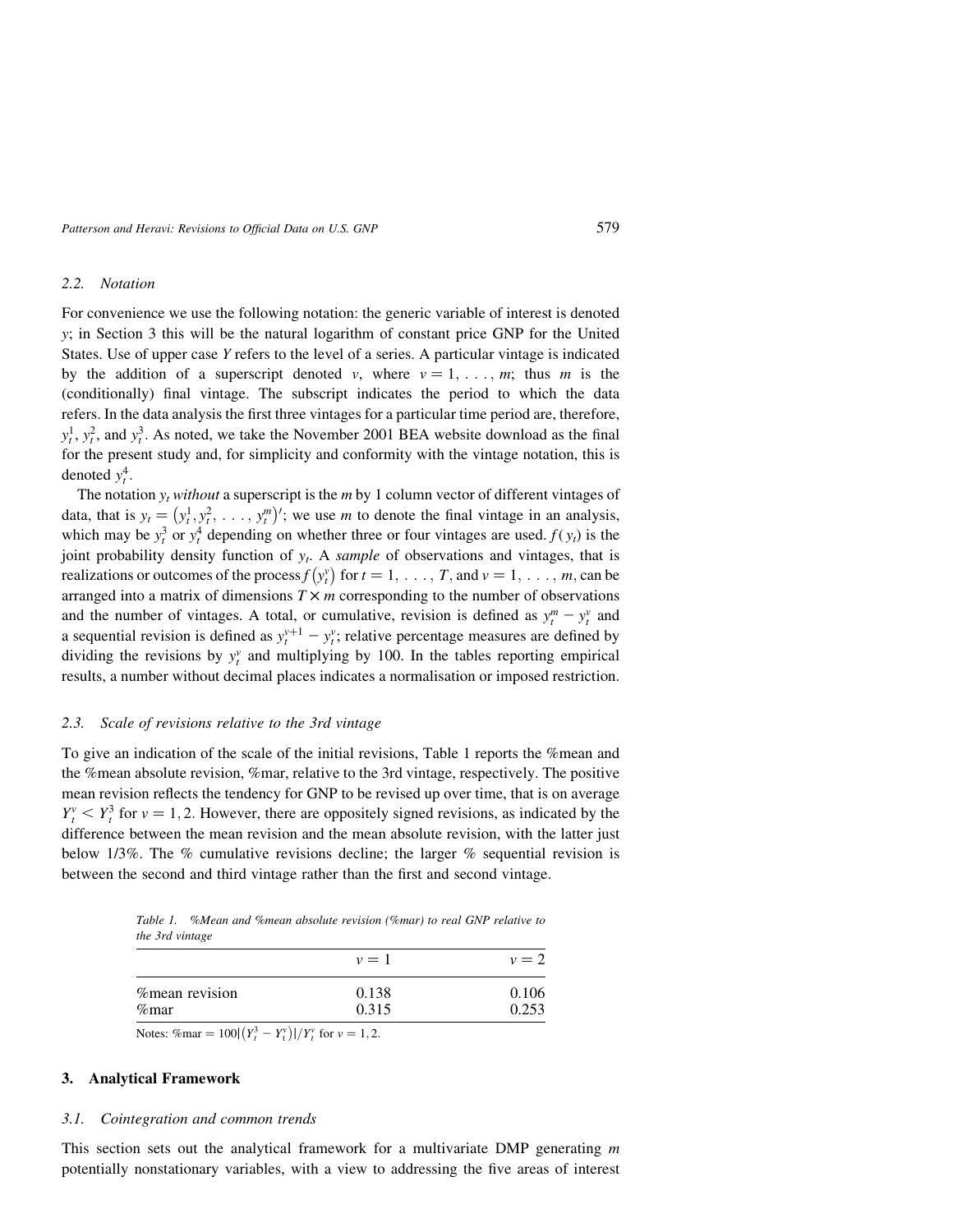highlighted in the introduction. By way of preliminaries, we first consider the central idea that different vintages should be cointegrated.

As is well known, a linear combination of  $I(1)$  variables is in general also  $I(1)$ , the exception being where the variables share a stochastic trend resulting in a reduction in the order of integration from  $I(1)$  to  $I(0)$  for a particular linear combination (more precisely for a space of transformations that are observationally equivalent). Cointegration of  $I(1)$ vintages makes sense from the perspectives of a data production agency and users for different vintages of data pertaining to a *single* generic variable, in this case GNP. It says that whichever vintage of data is used, it should be tied through cointegration to all other vintages.

We expect not only that  $y_t^v$  and  $y_t^{v+\delta}$  should be cointegrated but also that if they are on the same constant price basis, then  $y_t^{y+\delta} - y_t^y$ , that is the revision, should be stationary. If cointegration exists in the vector  $y_t = (y_t^1, y_t^2, \ldots, y_t^m)$ , then by the Granger Representation Theorem (see Engle and Granger 1987, and Johansen 1995a),  $y_t$  has vector autoregressive (VAR), vector equilibrium correction model (VEqCM) and vector moving average (VMA) representations. Each of these can be useful in providing information about the process generating the data vintages, and we consider the VAR, VEqCM and VMA in turn.

An appropriate analytical framework is the  $m$ -variate, pth order cointegrating VAR due to Johansen (1988, 1995a); that is:

$$
\Delta y_t = \Pi y_{t-1} + \sum_{i=1}^{p-1} \Gamma_i \Delta y_{t-i} + \Psi D_t + \varepsilon_t
$$
\n(1)

where  $\varepsilon_t \sim \text{iid}(0, \Omega)$  and  $\Omega$  is positive definite. The role of the vector  $D_t$  is to allow specification of the deterministic terms. Cointegration is associated with a reduced rank for  $\Pi = \alpha \beta'$ , where  $\alpha$  and  $\beta$  are each of dimension  $m \times r$  and of rank r, with  $1 \le r \le$  $(m - 1)$ ; the cointegrating rank is r. The r vectors given by  $\beta' y_t$  are the cointegrating – or equilibrium correction – vectors. Hence, with cointegration, (1) is referred to as the vector equilibrium correction model or VEqCM.

Dual to the r-dimensional cointegration space is the s-dimensional space of common trends, where  $r + s = m$ . The common trends – see Stock and Watson (1988) – arise from the vector moving average, VMA, representation, given by:

$$
y_t = C(1)\mu t + C(1)\sum_{i=1}^t \varepsilon_t + C^*(L)(\varepsilon_t + \mu)
$$
\n(2)

where  $C^*(L)$  is a matrix polynomial; the VAR is assumed to have a constant so that  $\Psi D_t = \mu$ , and  $C(1) = \beta_\perp (\alpha_\perp)' \left( I - \sum_{i=1}^{p-1} \Gamma_i \beta_\perp \right)$ of the symbol  $\left(I - \sum_{i=1}^{p-1} \Gamma_i \beta_{\perp}\right)^{-1} \alpha_{\perp}$ . The symbol  $\perp$  indicates the orthogonal complement of a matrix. Whilst  $\beta$  defines the cointegration space,  $\alpha_{\perp}$  defines the space of the stochastic trends.

If  $r = m$ , then there are no unit roots, hence  $y_t$  is  $I(0)$  not  $I(1)$ ; for  $y_t$  to be  $I(1)$  there must be at least one stochastic trend and  $r < m$ . If  $D_t = (1, t)$ , then the testing procedure allows for the possibility that  $y_t$  is  $I(0)$  about a deterministic trend. With an appropriate specification of the cointegrating vector when  $1 \le r \le (m - 1)$ , we can also ask whether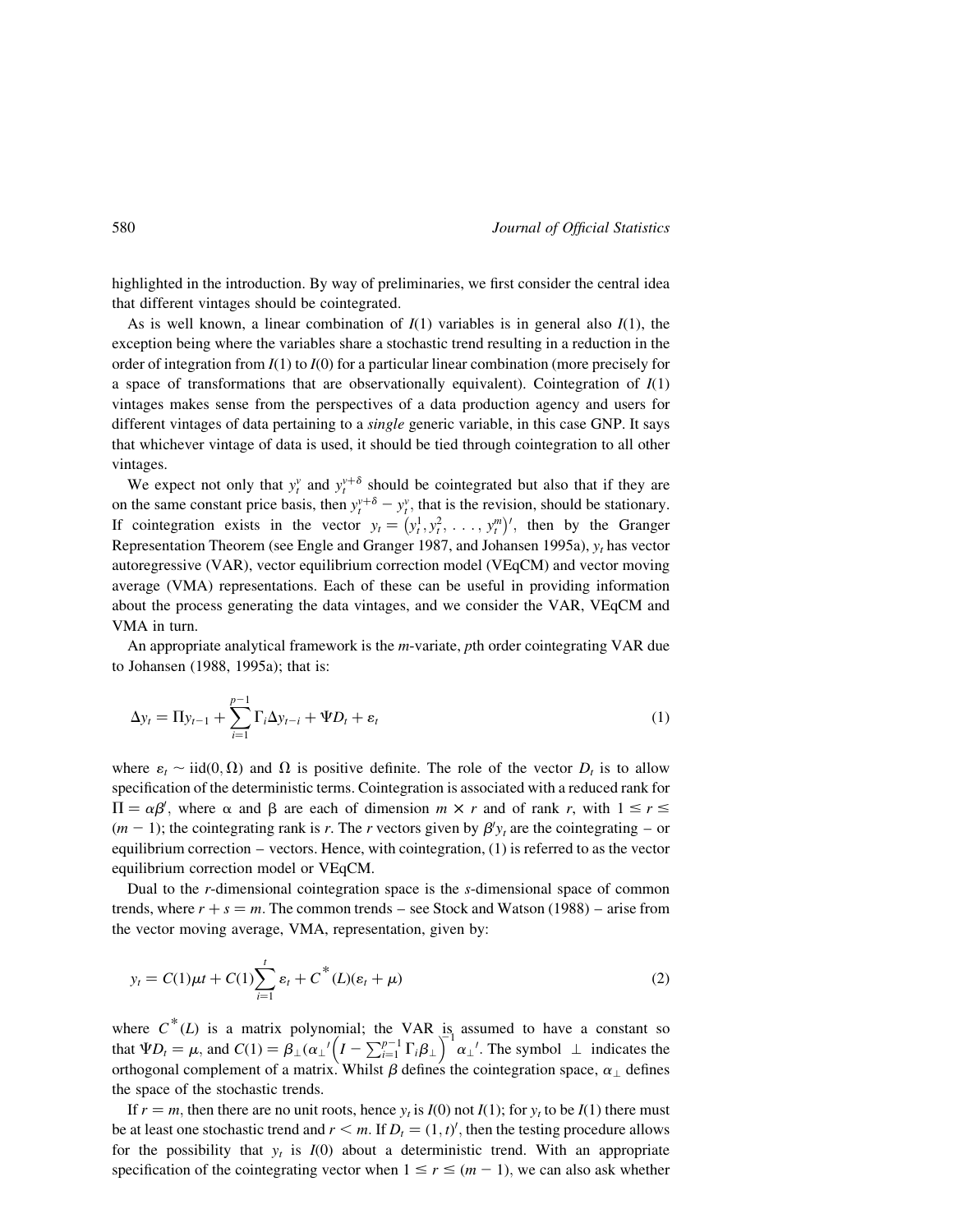individual series in  $y_t$  are  $I(0)$ . In the case  $s = m$ , none of the stochastic trends are common, and there is no cointegration given that  $m = r + s$ .

#### 3.2. Common factors and a permanent-transitory decomposition

In a development due to Gonzalo and Granger, hereafter GG, (1995) (see also Granger and Haldrup (1997) and Johansen (1998)) the s common trends are given a representation in terms of the m observable variables in the system. The GG representation is very useful from the perspective of multiple vintages of data since it may be possible to associate particular vintages with the common trend – or common factor as it is referred to in terms of observables (see also Patterson (2000b)). Below we show that when  $s = 1$ , the condition of weak exogeneity of the vth vintage allows a representation in terms of that vintage alone.

The GG decomposition is a permanent-transitory decomposition (a P-T decomposition into separate  $I(1)$  and  $I(0)$  components) of the m vector  $y_t$  in terms of the observable variables. In particular the *P-T* decomposition is  $y_t = y_t^P + y_t^T$ , where the permanent, or long memory, component is  $y_t^P = \beta_\perp (\alpha'_\perp \beta_\perp)^{-1} \alpha'_\perp y_t$  and the transitory, or short memory, component is  $y_t^T = \alpha (\beta' \alpha)^{-1} \beta' y_t$ . For reference define  $\Gamma_1 = \beta_\perp (\alpha' \beta_\perp)^{-1}$  and  $\Phi_1 =$  $\alpha(\beta^{\prime}\alpha)^{-1}$ , and note that since the rank of a matrix product cannot exceed the smallest rank in the product,  $\Gamma_1$  is of rank s and  $\Phi_1$  is of rank r. The common factors are  $F_t \equiv \alpha'_{\perp} y_t$  and  $\Gamma_1$  is the loading matrix on these. It is evident that  $y_t^p$  is  $I(1)$  because  $\alpha_{\perp}$  defines the space of common trends, and that  $y_t^T$  is  $I(0)$  because  $\beta' y_t$  are the cointegrating vectors and, hence, I(0). The factor model exists provided  $(\beta, \alpha_{\perp})$  has full rank, so that  $\Pi = \alpha \beta'$  has no more than  $m - r$  eigenvalues equal to  $0 -$  see GG (op. cit., Proposition 3) and Johansen (1998).

The essence of the  $P$ -T definition is that the transitory component does not Grangercause the permanent component and the transitory component is covariance stationary whereas the permanent component is difference stationary. Under specific conditions, it is these aspects that enable us to relate the revisions to the measurement error hypothesis. This is discussed further below in Section 3.4.

What do we expect to find in the case of multi-vintage data? In what we might term a "well-behaved" DMP,  $r = m - 1$  and there is, therefore, one common trend, that is  $s = 1$ . We also term this full inter-vintage cointegration. This single common trend can be interpreted as "driving" the process that generates  $m > 1$  vintages of data. In terms of observables, the corresponding single common factor is  $f_{1t} = \sum_{v=1}^{m} b_{1v} y_t^v$ , where  $b_{1v}$  is the wth element of the  $1 \times m$  weighting vector  $\alpha'_{\perp}$ . The permanent component of the vth vintage is, therefore,  $\gamma_{v1} \sum_{v=1}^{m} b_{1v} y_i^v$ , where  $\Gamma_1 = (\gamma_{11}, \ldots, \gamma_{m1})'$ , which is the common factor scaled by  $\gamma_{v1}$ .

It is as well not to take the well-behaved property of the DMP for granted. There is some evidence that controverts this presumption. For the UK, Hendry (1983, 1994) notes problems with different vintages of data used in modelling the consumption function. Caplan and Daniel (1992), Cook (1994) and Jenkinson and Brand (2000) report some of the initiatives taken by the UK's main data agency following considerable difficulties of interpretation with the scale of changes to different vintages of National Accounts data. This was confirmed by Patterson (2002b), who found two stochastic trends in some measures of UK GNP. For the U.S., the results in Siklos (1996) cast doubt on uniform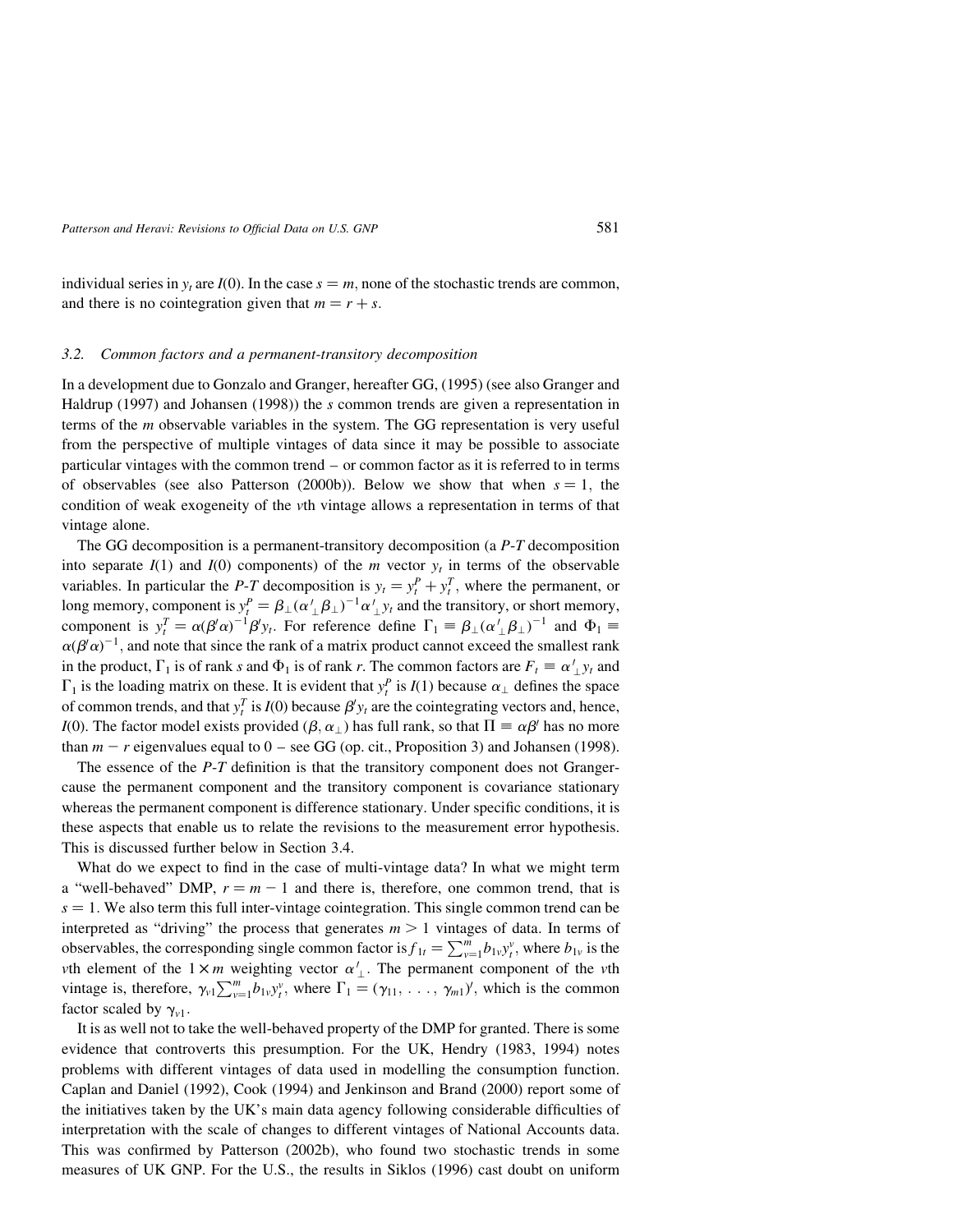acceptance of well-behaved DMPs in the National Income and Product Accounts; and the recent set of changes in the comprehensive revision to GNP – see Moulton and Sullivan (1999) – must leave this an open question a priori.

#### 3.3. Identification of the cointegrating vectors and weak exogeneity

## 3.3.1. Identification

We next consider identification of the cointegrating vectors (Johansen and Juselius (1992), Johansen (1995b)). A sufficient condition for just identification of the cointegrating vectors is that there are  $r - 1$  independent restrictions on each vector. Restrictions in excess of this number are overidentifying, and can be tested using a likelihood ratio test statistic asymptotically distributed as  $\chi^2(q)$ , where q is the number of overidentifying restrictions.

Just-identifying restrictions follow from the view that all pairs of vintages should cointegrate. One could, for convenience, regard all vintages as pairwise cointegrating with the final vintage. Equivalently, the sequential vintages could be regarded as cointegrating. This follows from the transitivity of the cointegrating relations, or we can simply show that the implied cointegrating vectors from either parameterisation give rise to the same cointegration space. That is  $\Pi$  can be written as  $\Pi = \alpha \beta'$  or  $\Pi = \alpha \kappa^{-1} \kappa \beta'$ , where  $\kappa$  is a full rank matrix. Whichever, this then implies that vintage  $i$  pairwise cointegrates with vintage j.

We illustrate this argument for the case  $m = 4$ ,  $r = 3$  and  $r - 1 = 2$ . Thus if, for example, we take  $\beta$  parameterised to reflect pairwise cointegration of vintage v with vintage  $v + 1$  and a normalisation of the *i*th column of  $\beta$  on the *i*th vintage,  $i = 1, 2, 3$ , then  $\kappa$ , and the connection between parameterisations, is given as follows.

$$
\kappa \beta' = \begin{bmatrix} 1 & -\beta_{21} & \beta_{21} \beta_{32} \\ 0 & 1 & -\beta_{32} \\ 0 & 0 & 1 \end{bmatrix} \begin{bmatrix} 1 & \beta_{21} & 0 & 0 \\ 0 & 1 & \beta_{32} & 0 \\ 0 & 0 & 1 & \beta_{43} \end{bmatrix} = \begin{bmatrix} 1 & 0 & 0 & \beta_{41} \\ 0 & 1 & 0 & \beta_{42} \\ 0 & 0 & 1 & \beta_{43} \end{bmatrix}
$$
(3)

It is evident that pairwise cointegration of vintages provides a sufficient set of 2 (independent) identifying restrictions for each cointegrating vector.

Note that although (3) implies that the different vintages are cointegrated, it does not imply that the revisions are stationary, or equivalently that the levels are homogenous of degree 1. This requires, in addition,  $\beta_{21} = \beta_{32} = \beta_{43} = -1$ . (The transformation matrix  $\kappa$ above will now be a matrix with 1's on the diagonals, nonzero upper triangular elements and 0's elsewhere.) With  $m = 4$ , stationarity of the revisions provides 3 testable restrictions and, in general,  $m - 1$  restrictions that can be tested with a likelihood ratio test statistic distributed as  $\chi^2(q)$  where  $q = m - 1$ .

# 3.3.2. Weak exogeneity

The permanent component (and the common factor) is *not* generally a single vintage but a linear combination of the m vintages. However, the situation is simplified in the case of full inter-vintage cointegration if one of the vintages – let us take as an example the final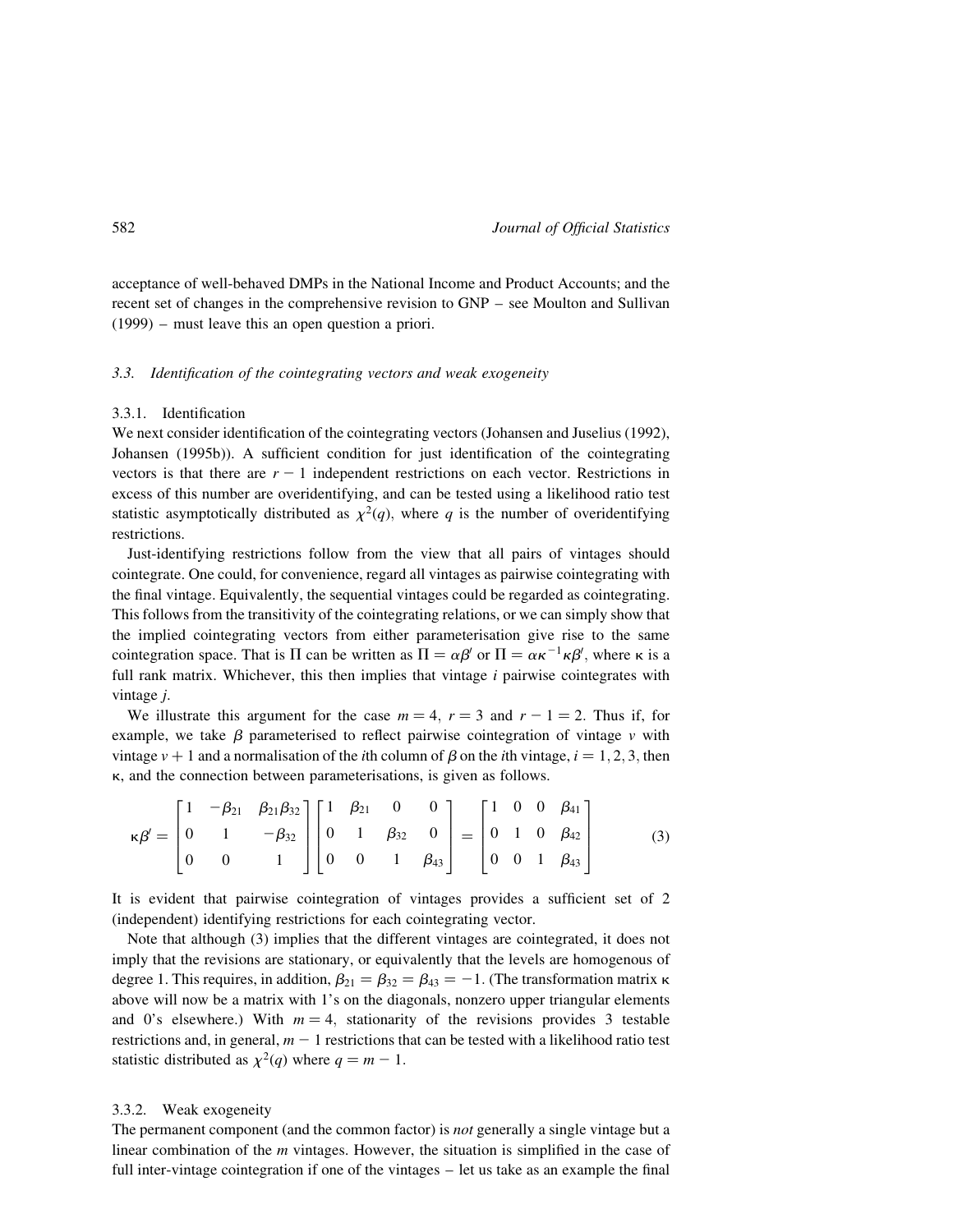vintage – is weakly exogenous (for the parameters of interest  $\alpha$  and  $\beta$ ); for brevity we refer to this as weak exogeneity, see, for example, Johansen (1992).

For example, if  $r = m - 1$  then weak exogeneity of the final vintage corresponds to the restriction that the last row of  $\alpha$  is a  $1 \times (m - 1)$  zero vector, which can be tested with a likelihood ratio test statistic asymptotically distributed as  $\chi^2(m - 1)$ . The matrix  $\alpha_{\perp}$  can then be constructed with a 0 in each of the first  $m - 1$  rows and a nonzero element in the mth row, normalised at 1. This construction satisfies  $\alpha'_{\perp} \alpha = 0$  and  $(\alpha, \alpha_{\perp})$  of full rank and the common factor is  $F_t = \alpha'_{\perp} y_t = y_t^m$ . Simple calculations then show that the permanent component is a just a function of the final vintage.

We illustrate this result with  $m = 4$  and  $r = m - 1 = 2$ , then the P-T decomposition, assuming the just-identification parameterisation in (3) and weak exogeneity of the final vintage, is:

$$
\begin{pmatrix} y_t^1 \\ y_t^2 \\ y_t^3 \\ y_t^4 \end{pmatrix} = \begin{bmatrix} 0 & 0 & 0 & -\beta_{41} \\ 0 & 0 & 0 & -\beta_{42} \\ 0 & 0 & 0 & -\beta_{43} \\ 0 & 0 & 0 & 1 \end{bmatrix} \begin{pmatrix} y_t^1 \\ y_t^2 \\ y_t^3 \\ y_t^4 \end{pmatrix} + \begin{bmatrix} 1 & 0 & 0 & \beta_{41} \\ 0 & 1 & 0 & \beta_{42} \\ 0 & 0 & 1 & \beta_{43} \\ 0 & 0 & 0 & 0 \end{bmatrix} \begin{pmatrix} y_t^1 \\ y_t^2 \\ y_t^3 \\ y_t^4 \end{pmatrix}
$$
(4)

Stationarity of the revisions implies  $\beta_{41} = \beta_{42} = \beta_{43} = -1$ , which combined with weak exogeneity of the final vintage implies that the final vintage is *the* common factor, *and* that the permanent component and the transitory component are the cumulative revisions.

That is,  $y_t = y_t^P + y_t^T$  with  $y_t^P = (y_t^m, \ldots, y_t^m)$  $(y_1^m, \ldots, y_i^m)'$  and  $y_i^T = (y_i^1 - y_i^m, \ldots, y_i^{m-1} - y_i^m, 0)'$ . Thus (4) becomes

$$
\begin{pmatrix} y_t^1 \\ y_t^2 \\ y_t^3 \\ y_t^4 \end{pmatrix} = \begin{bmatrix} 0 & 0 & 0 & 1 \\ 0 & 0 & 0 & 1 \\ 0 & 0 & 0 & 1 \\ 0 & 0 & 0 & 1 \end{bmatrix} \begin{pmatrix} y_t^1 \\ y_t^2 \\ y_t^3 \\ y_t^4 \end{pmatrix} + \begin{bmatrix} 1 & 0 & 0 & -1 \\ 0 & 1 & 0 & -1 \\ 0 & 0 & 1 & -1 \\ 0 & 0 & 0 & 0 \end{bmatrix} \begin{pmatrix} y_t^1 \\ y_t^2 \\ y_t^3 \\ y_t^4 \end{pmatrix}
$$
(5)

This analysis shows that the implicit presumption that the final vintage is the permanent component rests upon a number of testable conditions. The decompositions in (4) and (5), and their generalisations, are not unique because it is only the dimension of the cointegration space, and hence the common trends space, that is unique. The choice of a particular rotation is reflected in  $\kappa$ , with that choice guided by potentially interesting interpretations of the resulting cointegrating vectors and adjustment coefficients, as is the case with (4) and (5). Further, we can relate these conditions to the measurement error hypothesis, which is a leading explanation for data revisions.

# 3.4. The Measurement Error Hypothesis (MEH) and the Efficient Forecast Hypothesis (EFH)

The idea that data revisions are due to measurement errors is central both to research and official explanations for multiple vintages – see, for example, Mork (1987) for the U.S. and Patterson and Heravi (1992) for the UK. Preliminary vintages have to satisfy the need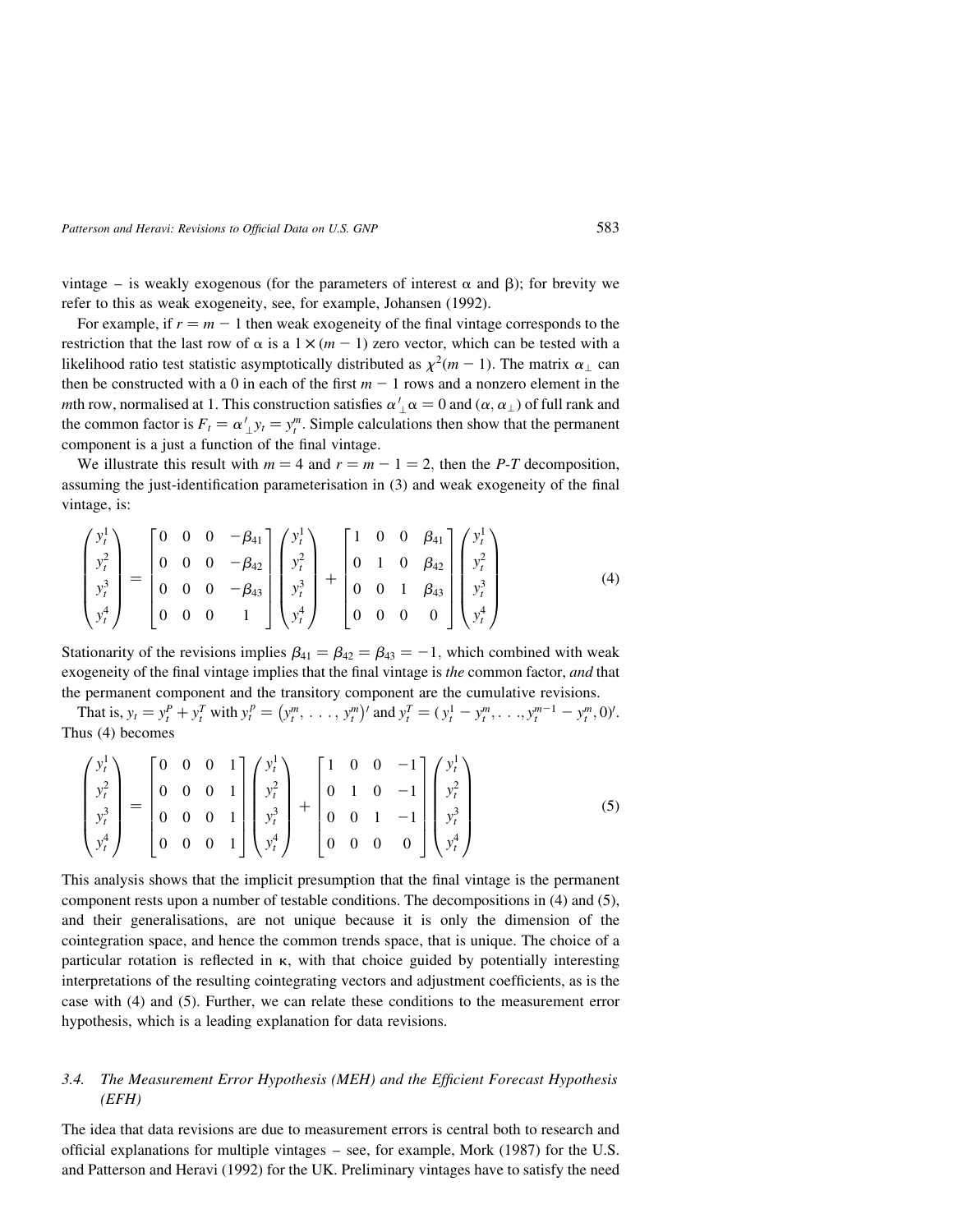for timely data but they contain errors due to inaccurate measurement, which are reduced by subsequent revisions. Seskin and Sullivan (2000) note of the revisions process that later "estimates incorporate source data that are more complete, more detailed, and otherwise more appropriate than those that were previously incorporated." According to the measurement error hypothesis, which has hitherto been stated in the literature for  $I(0)$ variables, the preliminary vintage $(s)$  is(are) equal to the final vintage plus an orthogonal measurement error.

In contrast to the MEH, the efficient forecast hypothesis, EFH, views the preliminary data as an efficient forecast of later vintages. For example, on this view a preliminary vintage is optimal in a mean squared error sense in predicting any succeeding vintage given information available at the time that the preliminary vintage is formed. As a result, revisions relative to later vintages should be orthogonal to the preliminary vintage.

For stationary data it is possible to draw out a number of contrasting implications of the MEH and EFH that allow them to be distinguished – see, for example, Patterson and Heravi (1992). The MEH implies that  $y_t^v$  is inherently noisier than  $y_t^{v+\delta}$  for  $\delta > 0$ , as indicated, for example, by their respective variances, whereas the reverse is true for the EFH. The MEH implies that the regression of the revision  $y_t^{v+\delta} - y_t^v$  on  $y_t^{v+\delta}$  should yield a statistically insignificant coefficient on  $y_t^{y+\delta}$  (because the measurement error is orthogonal to the conditionally final vintage); on the other hand,  $y_t^{y+\delta} - y_t^y$  is correlated with  $y_t^y$ . In contrast, the EFH implies that the regression of  $y_t^{y+\delta} - y_t^y$  on  $y_t^y$  should yield an insignificant coefficient on  $y_t^v$  (because the revision is "news" as far as  $y_t^v$  is concerned); on the other hand  $y_t^{v+\delta} - y_t^v$  is correlated with  $y_t^{v+\delta}$ .

However, when the time series are generated by nonstationary processes, this framework is invalid. Both the MEH and the EFH imply that  $y_t^{v+\delta} - y_t^v$  is  $I(0)$  given that  $y_t^{y+\delta}$  and  $y_t^y$  are each  $I(1)$ , thus the proposed regressions involve regressing an  $I(0)$  variable on an  $I(1)$  variable, which will result in a regression coefficient of zero asymptotically. Further, typically variances are estimated by the ensemble counterpart. For example, suppose we wanted to compare the variance of  $y_t^v$  with the variance of  $y_t^{v+\delta}$ . For stationary variables, it is sensible to estimate these variances by the corresponding sample variances for  $t = 1, \ldots, T$ , on the assumption that this is an ensemble of realisations from the same process for each value of t; however, when the variables are (second-order) nonstationary the concept of a single variance no longer makes sense, the variances are indexed by  $t$  and the sample variance does not estimate any of these variances.

When the data are nonstationary, we can exploit the GG decomposition to distinguish between the MEH and the EFH. A defining feature of the GG decomposition is that shocks to the transitory components are orthogonal to the permanent components in the long run, in the sense that they have no *long-run* effect on the permanent components, and hence no effect on the level of  $y_t$ . Thus, they may have a short-run effect but the total multiplier of  $\Delta y_t^p$  with respect to  $y_t^T$  is zero. In the previous section we derived the conditions that enable the transitory components to be interpreted as the cumulative revisions, with no transitory component – or in this context no measurement error – on the final vintage. A straightforward implication of these conditions is that the revisions are measurement errors, which are in the long run orthogonal to the final vintage. The conditions for this orthogonality, and hence the MEH interpretation, to hold are, therefore, stationarity of the revisions plus weak exogeneity of the final vintage.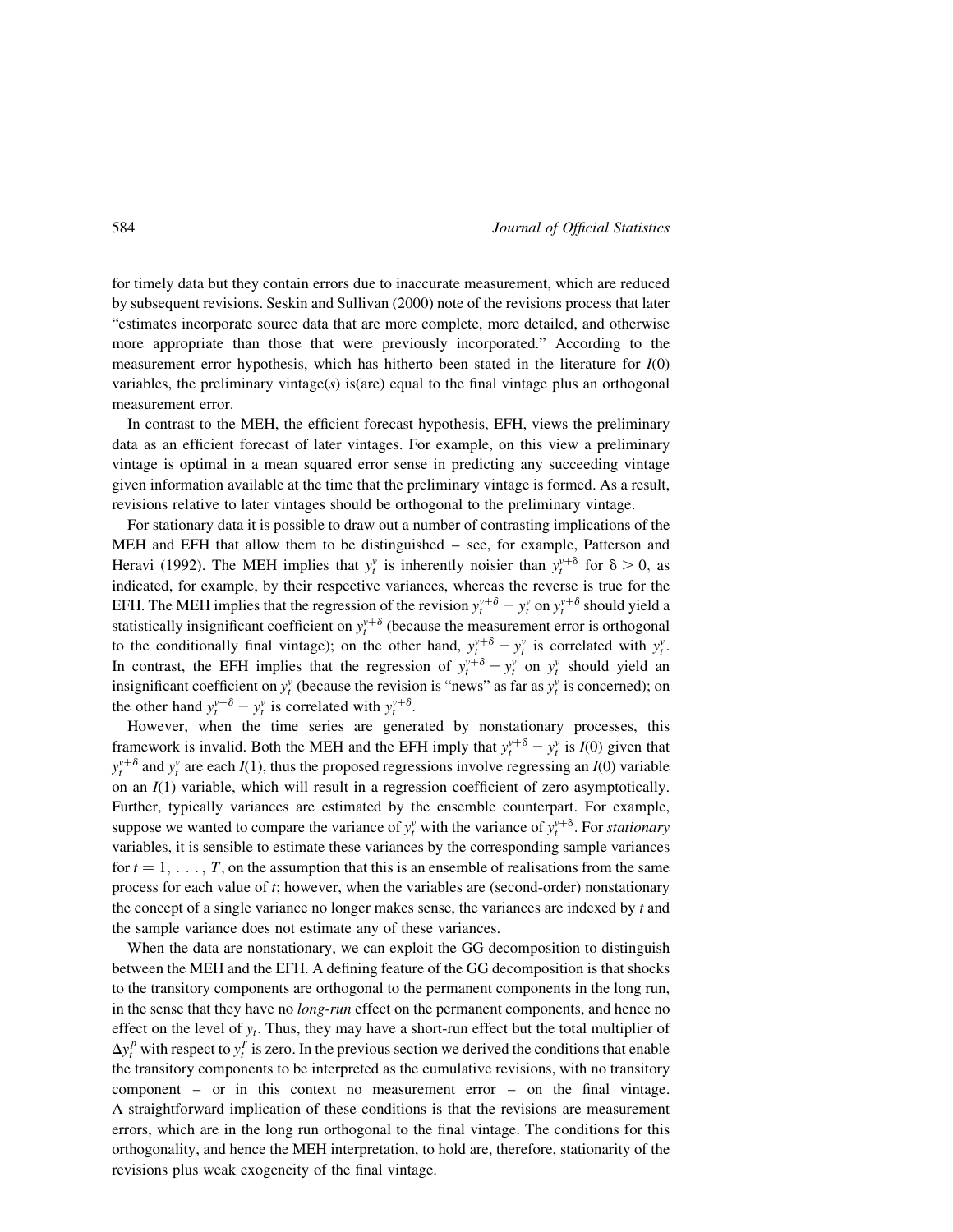On the other hand an implication of the EFH is that transitory components should be orthogonal in the long run to the initial vintage not to the final vintage. That is,  $y_t =$  $y_t^P + y_t^T$  but now with  $y_t^P = (y_t^1, \ldots, y_t^1)$  $(y_1^1, \ldots, y_i^1)'$  and  $y_i^T = (0, y_i^2 - y_i^1, \ldots, y_i^m - y_i^1)$  $(0, y_t^2 - y_t^1, \ldots, y_t^m - y_t^1)'$ . In the EFH interpretation,  $y_t^1$  is the permanent  $I(1)$  component and the revisions relative to  $y_t^1$  are the transitory components and hence  $I(0)$ . Thus the revisions, which are the transitory components, can be interpreted as "news" relative to  $y_t^1$ . More complex situations, where some vintages fit the MEH and some fit the EFH, can arise and are dealt with below; it helps to understand these if we first consider the case where  $y_t^1$  is the permanent component in greater detail.

The conditions for  $y_t^1$  to be the permanent  $I(1)$  component and revisions to be "news" are obtained as follows. First, return to (3) and choose (a rotation)  $\tilde{\kappa}$  such that  $\tilde{\kappa}\beta'$  is in the observationally equivalent form given by:

$$
\tilde{\kappa}\beta' = \begin{bmatrix} \beta_{11} & 1 & 0 & 0 \\ \beta_{12} & 0 & 1 & 0 \\ \beta_{13} & 0 & 0 & 1 \end{bmatrix}
$$
 (6)

If  $y_t^1$  is weakly exogenous and  $\beta_{11} = \beta_{12} = \beta_{13} = -1$ , then (5) becomes, as required:

$$
\begin{pmatrix} y_t^1 \\ y_t^2 \\ y_t^3 \\ y_t^4 \end{pmatrix} = \begin{bmatrix} 1 & 0 & 0 & 0 \\ 1 & 0 & 0 & 0 \\ 1 & 0 & 0 & 0 \\ 1 & 0 & 0 & 0 \end{bmatrix} \begin{pmatrix} y_t^1 \\ y_t^2 \\ y_t^3 \\ y_t^4 \end{pmatrix} + \begin{bmatrix} 0 & 0 & 0 & 0 \\ -1 & 1 & 0 & 0 \\ -1 & 0 & 1 & 0 \\ -1 & 0 & 0 & 1 \end{bmatrix} \begin{pmatrix} y_t^1 \\ y_t^2 \\ y_t^3 \\ y_t^4 \end{pmatrix}
$$
(7)

That is  $y_t^1$  is the permanent  $I(1)$  component and the revisions are the  $I(0)$  components.

Of note is that the (homogeneity) restriction  $\beta_{1j} = -1$ ,  $i = 1, 2, 3$ , is observationally equivalent to the MEH restriction  $\beta_{4j} = -1, i = 1, 2, 3$ , and just reflects the fact that according to both the MEH and EFH the linear combinations given by any pair of vintages are stationary. Thus, the essence of what distinguishes the MEH and the EFH is whether, given that homogeneity is not rejected, the final vintage or the first vintage is weakly exogenous, respectively. This is a testable distinction.

Now consider the situation in which  $y_t^2$  is the permanent  $I(1)$  component so that  $y_t^p = (y_t^2, \ldots, y_t^2)$  $(y_1^2, \ldots, y_t^2)'$  and  $y_t^T = (y_t^1 - y_t^2, 0, \ldots, y_t^4 - y_t^2)$  $(y_t^1 - y_t^2, 0, \ldots, y_t^4 - y_t^2)'$ . Then:

$$
\begin{pmatrix} y_t^1 \\ y_t^2 \\ y_t^3 \\ y_t^4 \end{pmatrix} = \begin{bmatrix} 0 & 1 & 0 & 0 \\ 0 & 1 & 0 & 0 \\ 0 & 1 & 0 & 0 \\ 0 & 1 & 0 & 0 \end{bmatrix} \begin{pmatrix} y_t^1 \\ y_t^2 \\ y_t^3 \\ y_t^4 \end{pmatrix} + \begin{bmatrix} 1 & -1 & 0 & 0 \\ 0 & 0 & 0 & 0 \\ 0 & -1 & 1 & 0 \\ 0 & -1 & 0 & 1 \end{bmatrix} \begin{pmatrix} y_t^1 \\ y_t^2 \\ y_t^3 \\ y_t^4 \end{pmatrix}
$$
 (8)

How is this structure to be interpreted? Now  $y_t^1$  is no longer an efficient forecast of later vintages since the revision  $y_t^2 - y_t^1$  is orthogonal to  $y_t^2$  rather than  $y_t^1$ , so that the revision is a measurement error. However,  $y_t^2$  is an efficient forecast of  $y_t^3$  and  $y_t^4$  in the sense that the corresponding revisions  $y_t^3 - y_t^2$  and  $y_t^4 - y_t^2$ , respectively, are orthogonal to  $y_t^2$ . Tests to distinguish the MEH and EFH are reported in Section 4.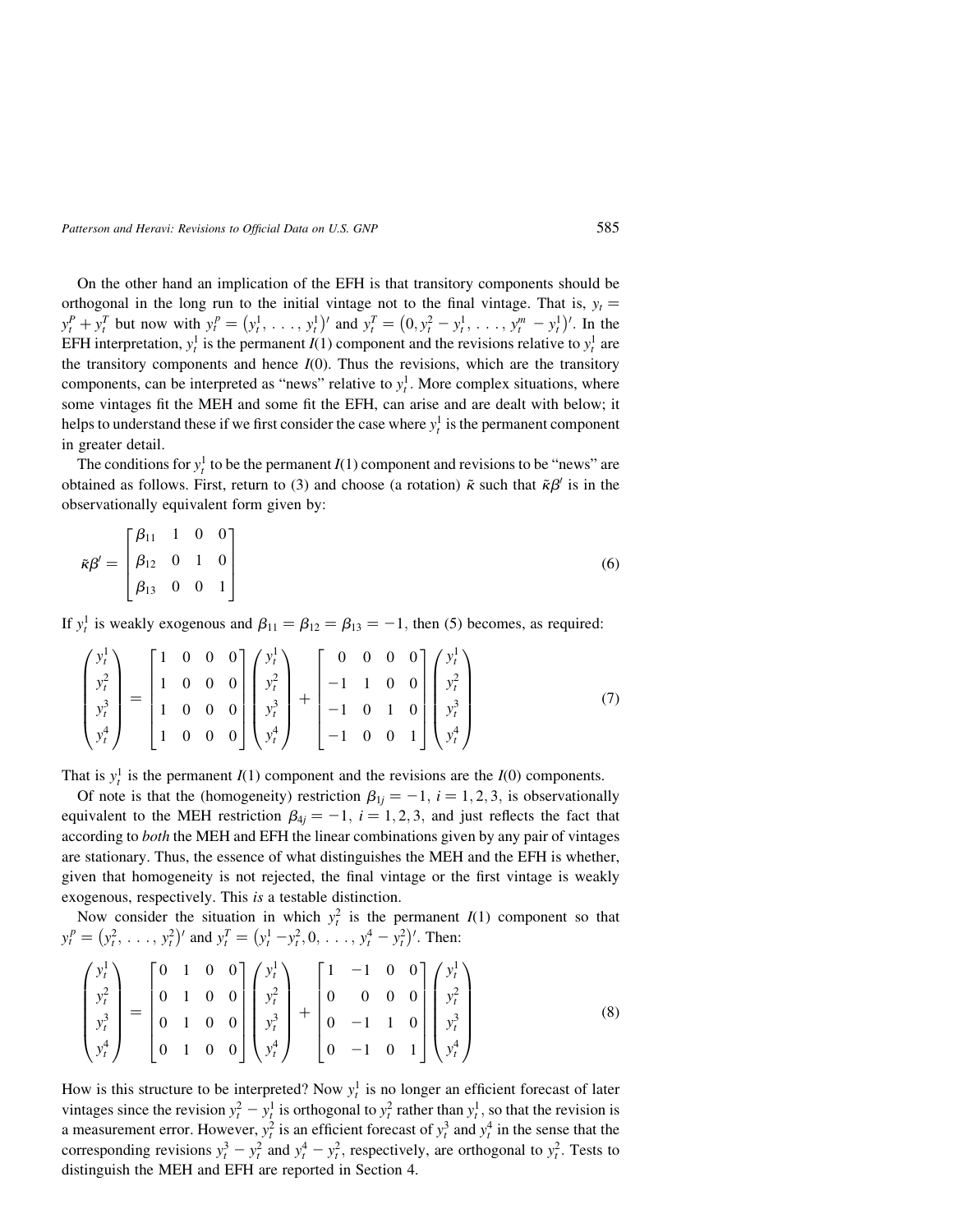# 3.5. Serial correlation common features and common cycles

In Section 3.1, we considered how to assess whether there were common long-run features in the multi-vintage data set, the central question of that section being whether there was one common (stochastic) trend in m vintages of data. In this section we move the focus to short-run movements in the data. In this case the central idea is that the short-run correlations amongst the vintages may (also) be common. These common aspects, whether referring to the long run or the short run, are referred to as common features.

A serial correlation common feature is said to exist if there exists a linear combination of  $\Delta y_t$  which is an innovation with respect to information prior to t, (Vahid and Engle, hereafter VE, 1993). Intuitively, a common feature occurs when the  $\Delta y_t$  move together; it refers to short-run movements rather than the long-run tendencies in  $y_t$  that are captured by cointegration. There can be  $k \le m$  independent linear combinations, individually called cofeature vectors, with this property. Together they form an  $m \times k$  matrix, say  $\Phi$ , of rank k, such that  $\Phi' \Delta y_t$  is a  $k \times 1$  vector of innovations. VE (1993, Propositions 1 and 2) show that these linear combinations remove the same number,  $k$ , of cycles in the VMA given by  $(2)$ , that is  $\Phi' C^*(L) \varepsilon_t = 0$ . Removing k cycles means that  $m - k$  cycles rather than m are common. Given this equivalence, a test for a serial correlation common feature of at least order k in  $\Delta y_t$  is a test for at most  $m - k$  common cycles. Just as cointegration in an  $m$ -vector of  $I(1)$  series reduces the number of common trends, so the presence of common features reduces the number of  $I(0)$  cycles.

In the present context we note the following. If  $r = m - 1$ , that is, the number of stochastic trends has been reduced from  $m$  to 1, a description we characterised as a wellbehaved DMP, then k can only be 0 or 1. If  $k = 0$  there is no reduction in the maximum number m of common cycles, whereas if  $k = 1$  there are  $m - 1$  common cycles, which is the same as the cointegrating rank. (This is an application of Vahid and Engle's Theorem 1.) The cofeature vector, if it exists, will be independent of the cointegrating vectors.

Vahid and Engle (op. cit.) suggest the following test statistic:

$$
C(p,k) = -(T-p-1)\sum_{i=1}^{k} \ln(1-\rho_i^2)
$$

The  $\rho_i^2$  are the squared canonical correlations, in increasing order, between  $X_t = (\Delta y_{1t}, \quad \Delta y_{2t}, \ldots, \Delta y_{mt})'$  and  $W_t = (\Delta y_{1t-1}, \Delta y_{2t-1}, \ldots, \Delta y_{mt-1}, \ldots, \Delta y_{1t-p},$  $\Delta y_{2t-p}, \ldots, \Delta y_{mt-p}$ ,  $\hat{\beta}_1 y_{t-1}, \ldots, \hat{\beta}_r y_{t-1}$  where  $\wedge$  denotes a consistent estimator, here the Johansen estimator. The test statistic is asymptotically distributed as  $\chi^2(df)$  with degrees of freedom given by  $df = k(k + mp + r - m)$ . The sequence of test statistics  $C(p, 1 \le k \le k^{\max})$ , is used to determine the number of serial correlation common features. The  $\rho_i^2$  can be calculated by exploiting the dual eigenvalue problem (see Johansen 1995a, Lemma A9).

Alternatively, and of use if it is found that  $k > 0$ , VE show that a likelihood ratio test can be constructed by first carrying out FIML estimation of the system given by:

$$
\begin{bmatrix} I_k & \phi^{*} \\ 0_{(m-k)xk} & I_{m-k} \end{bmatrix} X_t = \begin{bmatrix} 0_{kx(mp+r)} \\ \tilde{\Gamma}_1, \dots, \tilde{\Gamma}_p, \tilde{\alpha} \end{bmatrix} W_t + \tilde{\mu} + \nu_t
$$
 (9)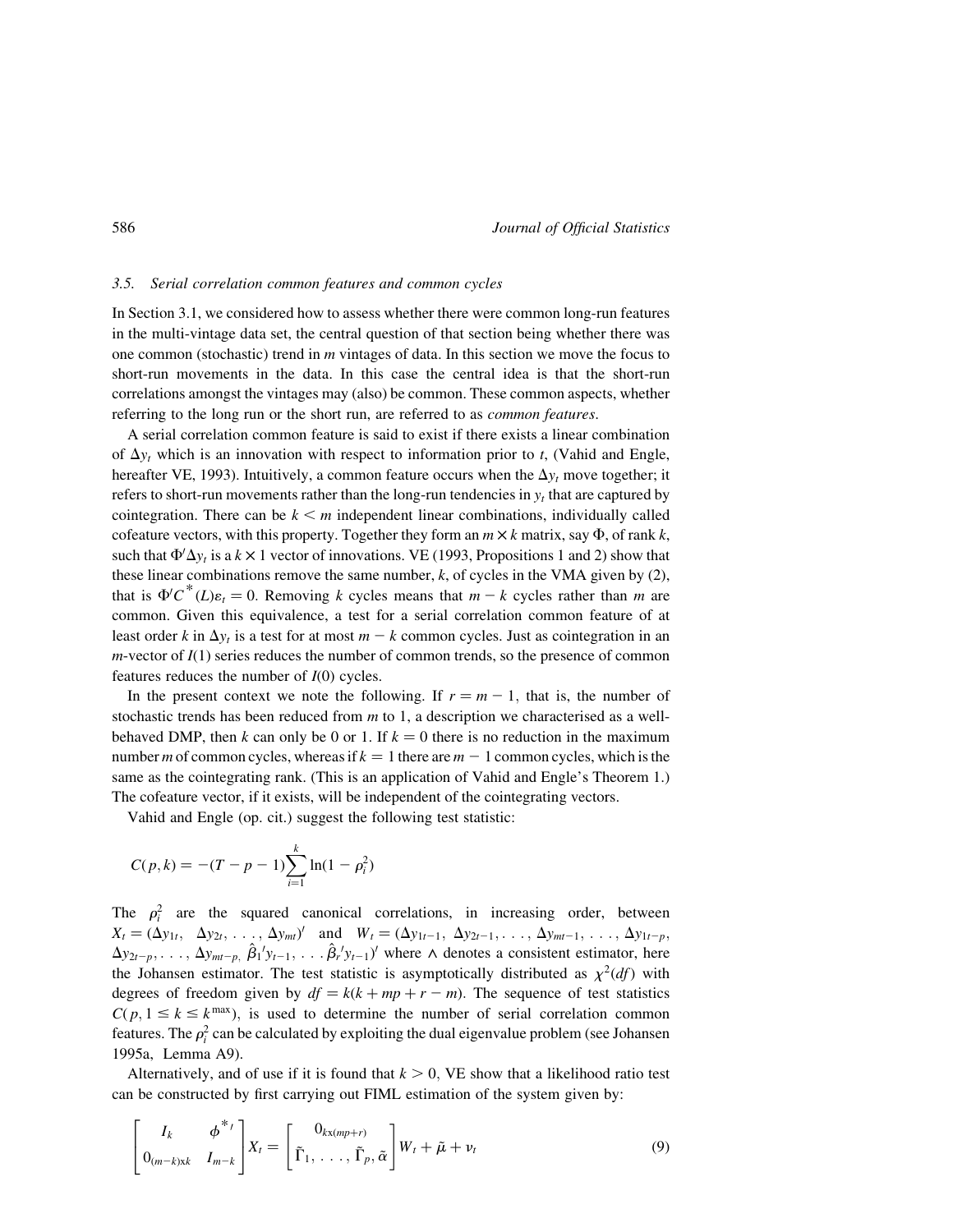and then comparing it with the unrestricted reduced form VEqCM, which differs only in replacing the first k equations by equations analogous to the last  $m - k$  equations. A test of the restrictions has *df* degrees of freedom and is equivalent to  $C(p, k)$ .

# 4. Empirical Analysis

This section provides the results of a number of hypothesis tests related to the previous analysis. It may be helpful at the outset to give a brief summary of the issues of interest.

In Section 4.1, we address the central question of how many stochastic trends there are in the data given by the first three vintages in the first instance, and then with inclusion of the final vintage, taken as a download from the BEA website for the purposes of this study. For example, in the first case a cointegrating rank of two implies one stochastic trend, whereas a cointegrating rank of one implies two stochastic trends.

In Section 4.2, a multivariate perspective is used to consider the question of whether real GNP has a unit root and is, therefore, difference stationary or trend stationary. In Section 4.3, we assess whether any variables can be excluded from the analysis; that is, do any of them play no part in the cointegrated system? The analysis in these two sections is related by consideration of whether a deterministic trend can be excluded from the system; we conclude that it can be excluded.

In Section 4.4, we assess two component issues related to the distinction between the measurement error hypothesis and the efficient forecast hypothesis; a necessary condition for both is that the (log) revisions should be stationary. Then the distinction hinges on which vintage, if any, is weakly exogenous.

In Section 4.5, the empirical analysis relates back to the question of how to compare the relatively homogenous first three vintages with the last. The latter is on a different constant price basis from the former, owing to the methodological change from a constant base year to a chained index. We show how this can be achieved using the results of the previous empirical analysis.

Finally, in Section 4.6, we consider whether the short-run movements in the different vintages share a serial correlation feature (analogous to the idea that in the long run the different vintages share a single stochastic trend). This hypothesis is firmly rejected, so that whilst the different vintages trace out the same long-run movement, there are departures in short-term behaviour of the vintages.

When a number of hypothesis tests are undertaken, as in this section, the cumulative, or overall, size of the testing procedure will, in general, exceed the individual size (that is, type one error) for each test. For example, two separate tests that are independent, each carried out at the  $\alpha$  significance level, will result in a cumulative type one error of  $1 - (1 - \alpha)^2$ , for example 9.75% for  $\alpha = 5\%$ . As, in general, we do not know the extent of dependence between tests, one strategy to reduce the cumulative size is to reduce the size of each of the tests in the sequence, for example carry out each of n tests at a size of  $\alpha/n$ (using the Bonferroni equality). Alternatively a single joint test, where available, could be used. (We are grateful to a referee for drawing attention to these points.) Although we are carrying out a number of tests, the results are unambiguous and robust in this respect; for example, often the p-values associated with the test statistics are virtually zero.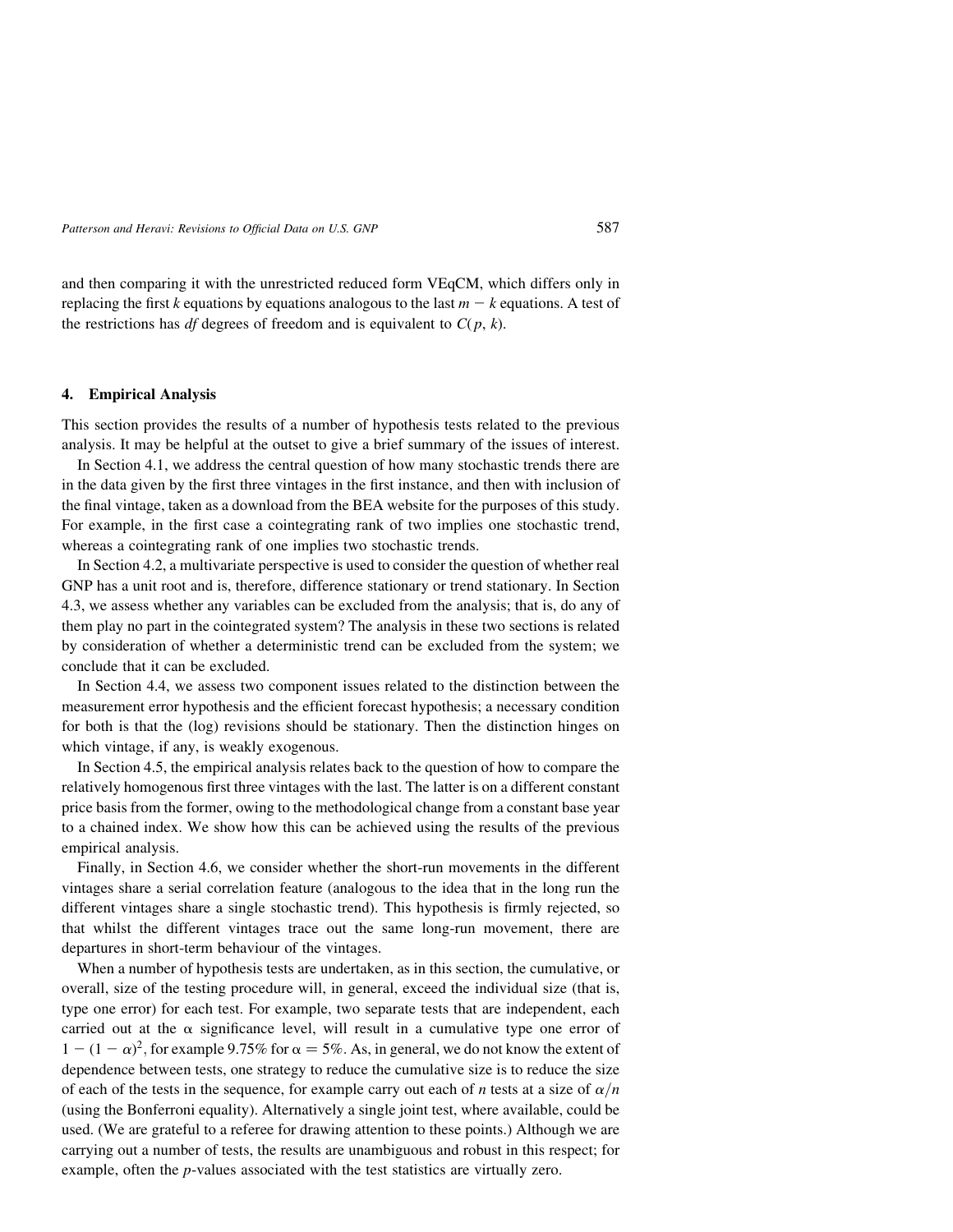# 4.1. Cointegrating rank and number of common trends

The starting point is the VEqCM given by (1), with a lag order of 2 determined by standard techniques –both AIC and SIC lead to this choice (see, for example, Johansen (1995a) and Patterson (2000a)). The VEqCM allows a trend in the data space, which is not necessary in the cointegration space as suggested by application of the Pantula (1989) principle – see Hansen and Juselius (1995, especially Section 6.2). We also return to the question of the inclusion of the trend in Sections 4.2 and 4.3, in assessing the hypothesis of trend stationarity for individual data vintages.

We first briefly consider the situation with the first three vintages, with the test statistics for cointegrating rank reported in Table 2a. Consideration is also given to small sample corrections to the trace test statistic, which have been suggested by Ahn and Reinsel (1988) (see also Reimers (1992)), Hansen and Rahbeck (2000) and Johansen (2001). Ahn and Reinsel suggest multiplying the trace statistic by  $T^{-1}(T - kp) \equiv CF_{AR}$ , Hansen and Rahbeck suggest  $T^{-1}(T - (k - 1)p) \equiv CF_{HR}$ , where p is the lag length, k is the number of variables in the analysis,  $(k = m$  for the cases considered here), and T is the effective sample size. For  $m = 3$ ,  $CF_{AR} = 0.95$  and  $CF_{HR} = 0.97$ ; for  $m = 4$  these are 0.94 and 0.95, respectively. The conclusions drawn from the test statistics in Tables 2 and 3 are robust to these small sample adjustments.

| Rank<br>Trace               | <b>Ouantiles</b>       |  |
|-----------------------------|------------------------|--|
| null                        | 95%<br>95% (simulated) |  |
| 84.98<br>0.35<br>$r = 0$    | 29.7<br>33.0           |  |
| $r \leq 1$<br>30.39<br>0.21 | 16.7<br>15.4           |  |
| $r \leq 2$<br>0.00<br>0.12  | 4.09<br>3.76           |  |

Table 2a. Test statistics for cointegrating rank (first three vintages)

Note:  $\hat{\lambda}$  are the estimated eigenvalues and, throughout, asymptotic 95% quantiles are from Osterwald-Lenum (1992); simulated quantiles are indicated by 95%(simulated).

| Equation 3     |
|----------------|
|                |
|                |
| 30.88 [0.00]   |
| $2.44$ [0.00]  |
| $-0.10$ [0.65] |
| $3.14$ [0.21]  |
|                |

Table 2b. Univariate diagnostic tests

Note: Kurtosis and skewness statistics are from Kendall and Stuart (1958), programmed in RATS. Marginal significance level ( $p$ -value) of test statistic shown in [.].

Johansen (2001) shows that small sample adjustments of this kind are one part of an adjustment based on the Bartlett (1937) correction principle; in particular the correction factor is also a function of the number of common trends. Following Johansen (2001), we simulated the finite sample distributions using the empirical model as a base. In the first instance we generated simulations using the multivariate normal distribution to draw the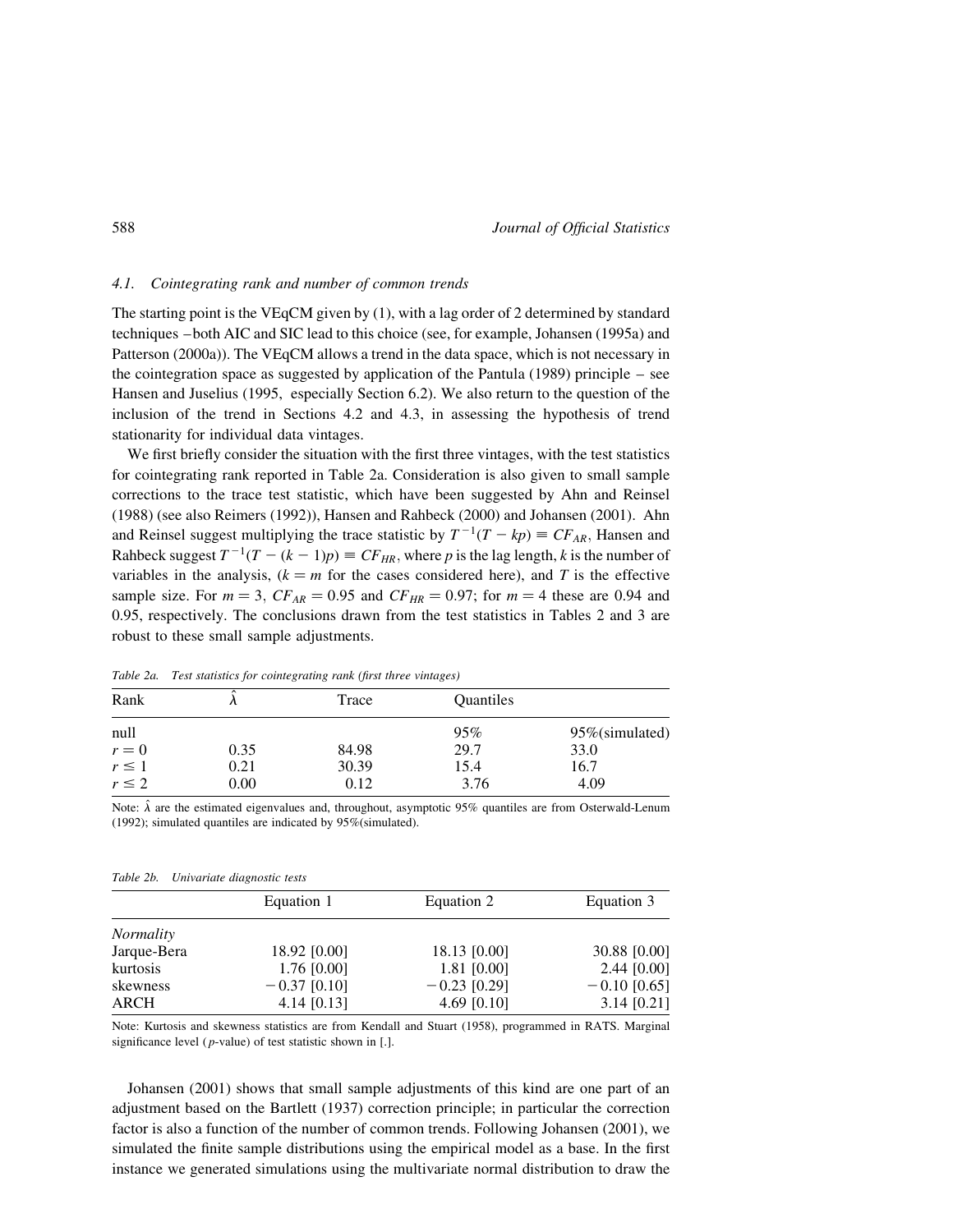"errors." We refer to this as the mnid (multivariate normal, independently distributed) case. For a variation on this bearing in mind the diagnostic tests reported below, which show excess kurtosis in the residual distributions relative to the normal distribution, we drew the  $\varepsilon_t$  from the empirical distribution function (that is, the distribution of the residuals from the estimated equations), a procedure known as "bootstrapping."

The simulated quantiles in the *mnid* case, based on 25,000 replications, were about 10% larger than the asymptotic quantiles (an example in Johansen (2002) based on fewer observations than in our case,  $T = 53$ , resulted in an increase of about 16% in the quantiles). For the variation with bootstrapped errors, we found the 95% quantiles were between 8% and 12% smaller than in the mnid case. Thus, the bootstrapped variation had the effect of returning the 95% quantiles to close to where they were before the small sample adjustment was made. In view of this we report the 95% quantiles from the simulated distributions in the *mnid* case in Tables 2 and 3, along with the standard asymptotic quantiles. It is clear that use of the small sample adjusted quantiles rather than the quantiles from the asymptotic distribution does not affect the force of the results reported here. Some diagnostic test statistics for nonnormality and ARCH effects are reported in Table 2b.

Diagnostic tests for residual autocorrelation suggest no problems at conventional significance levels; for example, the Lagrange Multiplier, LM, test for first order residual correlation in the four-equation system resulted in  $LM(1) = 7.79[0.56]$  and the test for fourth order resulted in  $LM(4) = 5.85[0.76]$ . (Throughout, the p-value of the test statistic is shown in [.] following the test statistic.)

There are also no indications of ARCH effects. The Jarque-Bera tests indicate nonnormality in the residual distributions and separate test statistics for (excess) kurtosis and skewness suggest that this nonnormality is due to leptokurtic residual distributions with symmetry being maintained; in turn, this leptokurtic property is inherited from the revisions. Johansen (1995a) notes that the asymptotic properties of the maximum likelihood estimation and testing methods depend on an assumption of independent and identically distributed errors rather than Gaussian errors. And, as reported above, our simulations to obtain small sample adjusted quantiles indicate that our results are robust to the excess kurtosis.

The test statistics in Table 2a unambiguously suggest a cointegrating rank of 2. For example, the null of  $r \leq 2$  against the alternative of  $r = 3$  is not rejected, with a test statistic virtually 0 compared to the 95%(simulated) quantile of 4.09; however, the trace test statistic for  $r \le 1$  is 30.39 compared to the 95%(simulated) quantile of 16.7. There is a very clear distinction between the first two eigenvalues and the last eigenvalue.

In summary, these results suggest that:

- (i) the hypothesis that all the series are stationary can be rejected: there is at least one stochastic trend driving the first three vintages; obversely, there is at least one linear combination of the three nonstationary series that is stationary.
- (ii) the nonrejection of a cointegrating rank of two implies that just one stochastic trend is responsible for the  $I(1)$  component in each of the three vintages. This is reassuring from a data user's point of view, since the chance selection of one vintage rather than another will not lead to a series with different long-run characteristics. In a sense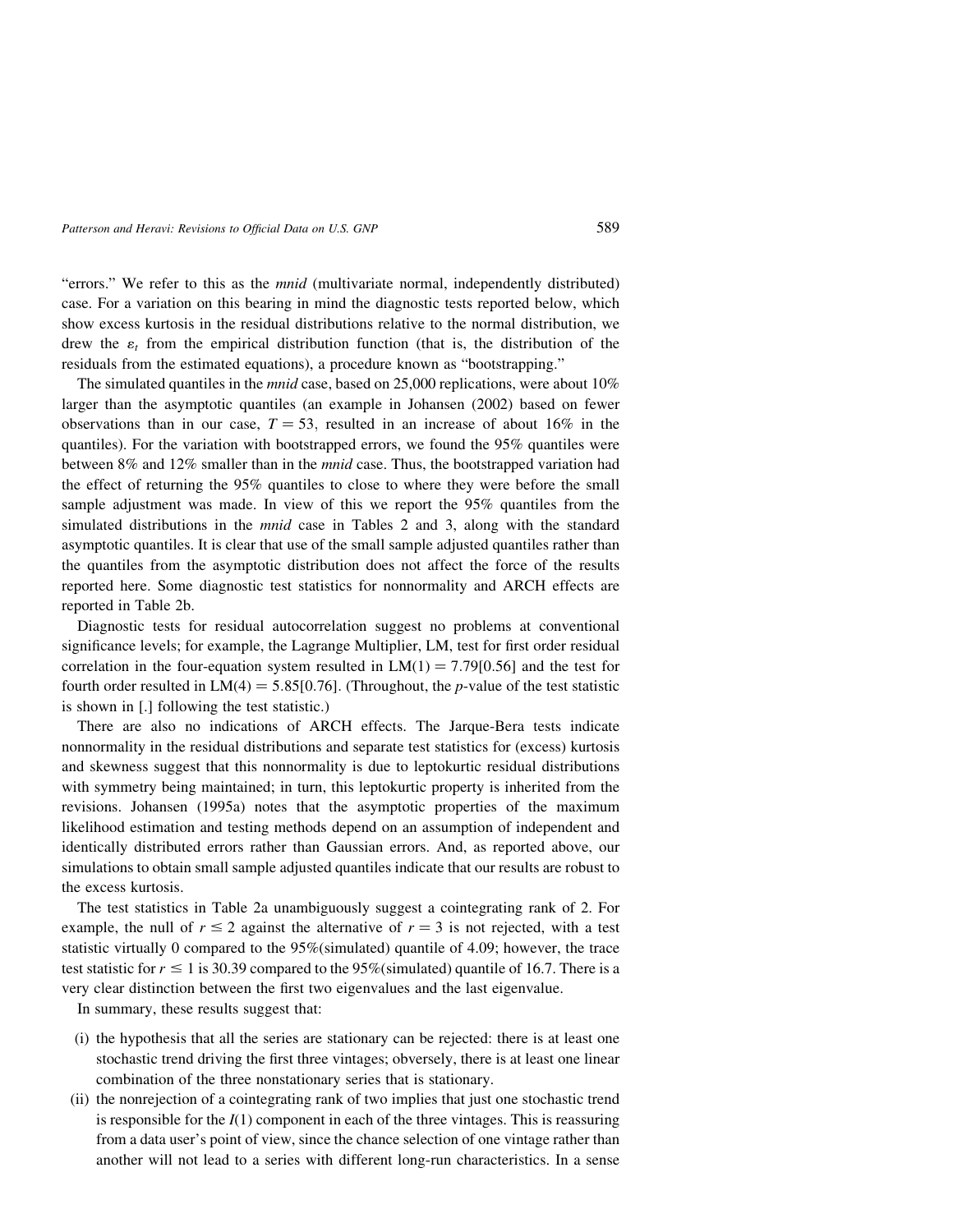the revisions are benign in not producing series that will wander apart given sufficient time.

In starting with  $m = 3$ , we can consider whether adding the final vintage, so that m is increased by one, increases the cointegrating rank. The hypothesis here relates to the idea that because of the substantial nature of some recent revisions to GNP, particularly the reclassification of computer software and the move to current rather than base weighted indices, the final vintage whilst still nonstationary is separated from the first three vintages. (On the concept of separation in general, see Konishi and Granger (1992) and Granger and Haldrup (1997).)

The results for  $m = 4$  are reported in Table 3. These results are again unambiguous: the null hypothesis  $r \le 2$  is rejected with a trace statistic of 25.67 compared to the 95% quantile (simulated) of 16.7; however, the null hypothesis of  $r \leq 3$  is not rejected. Thus, there is a firm indication that adding the final vintage increases the rank of the three variable system from 2 to 3, so separation is rejected. Thus, despite the nature of recent definitional and methodological changes to GNP, the final vintage does still have a relationship – that is it is cointegrated with – the earlier vintages. The substantial changes did not break the cointegration "bond" amongst vintages.

| Rank       |      | Trace | Quantiles |                 |
|------------|------|-------|-----------|-----------------|
| null       |      |       | 95%       | 95% (simulated) |
| $r = 0$    | 0.36 | 116.0 | 47.2      | 52.1            |
| $r \leq 1$ | 0.22 | 58.01 | 29.7      | 33.0            |
| $r \leq 2$ | 0.18 | 25.67 | 15.4      | 16.7            |
| $r \leq 3$ | 0.00 | 0.06  | 3.76      | 4.09            |

Table 3a. Cointegrating rank: first three vintages and final vintage (2001 download)

Note:  $\hat{\lambda}$  are the estimated eigenvalues and, throughout, asymptotic 95% quantiles are from Osterwald-Lenum (1992); simulated quantiles are indicated by 95%(simulated).

|                  | Equation 1     | Equation 2     | Equation 3      | Equation 4     |
|------------------|----------------|----------------|-----------------|----------------|
| <i>Normality</i> |                |                |                 |                |
| Jarque-Bera      | 12.20 [0.00]   | 11.69 [0.01]   | 24.27 [0.00]    | 12.72 [0.00]   |
| kurtosis         | 1.44 $[0.00]$  | $1.41$ [0.00]  | $2.05$ [0.00]   | 1.44 $[0.00]$  |
| skewness         | $-0.27$ [0.22] | $-0.27$ [0.23] | $-0.239$ [0.29] | $-0.31$ [0.16] |
| <b>ARCH</b>      | 3.31 [0.19]    | $2.97$ [0.23]  | 2.28 [0.32]     | $0.025$ [0.99] |
|                  |                |                |                 |                |

Table 3b. Univariate diagnostic tests

Note: Kurtosis and skewness statistics are from Kendall and Stuart (1958), programmed in RATS. Marginal significance level ( $p$ -value) of test statistic shown in [.].

The diagnostic test results for residual autocorrelation, reported in Table 3a, again suggest no problems at conventional significance levels with the four-equation system; for example, LM $(1) = 14.235[0.58]$  and LM $(4) = 13.693[0.62]$ . There are also no indications of ARCH effects. The nonnormality arises from leptokurtic residual distributions with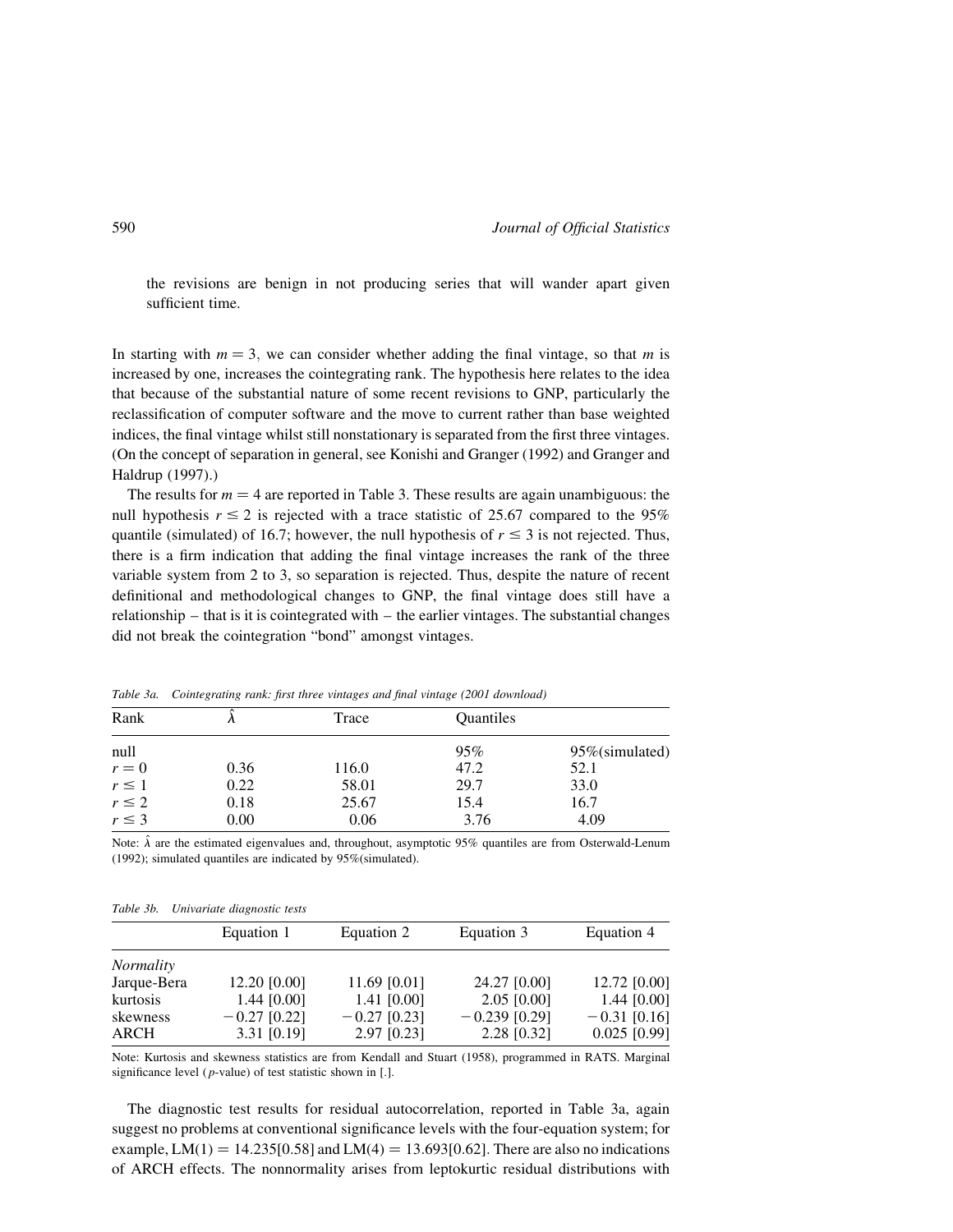

Fig. 1. Standardised equation residuals (estimated density functions)

symmetry being maintained. Figure 1 shows the estimated density functions for the standardised equation residuals, which illustrate the broad retention of symmetry but excess kurtosis relative to the normal distribution.

Thus, in summary, we do not reject the hypothesis of one common trend, and so one common factor, in the four vintages. This corresponds with the description, proposed in the Introduction, that the data measurement process is "well-behaved," despite a number of recent changes. Given this finding we can consider whether the common factor can be expressed in terms of a single vintage. We return to this and other issues of specification after considering tests for trend stationarity.

#### 4.2. Testing for trend stationarity of real GNP

There has been a considerable debate about whether real GNP has a unit root and is, therefore, difference stationary or is stationary about a deterministic trend. Partly, the importance of this debate centres on the different implication of the persistence of shocks in the two classifications, shocks being infinitely lived in the former case but finitely lived in the latter case; see, for example, Nelson and Plosser (1982) and recently Murray and Nelson (2000).

The finding that  $1 \le r \le (m - 1)$  is rejection of stationarity for the group of vintages as a whole: from the rank deficiency of  $\Pi$  there must be at least one common trend. Suppose  $\Pi$  is of full rank, that is m, then this can only be so if each of the m variables is stationary. Thus, a test of the null hypothesis that  $r = m$  against the alternative that  $r \leq (m - 1)$  can be viewed as a test of the null hypothesis of stationarity against the alternative that at least one of the variables is  $I(1)$ . In the context of testing for cointegrating rank this is just the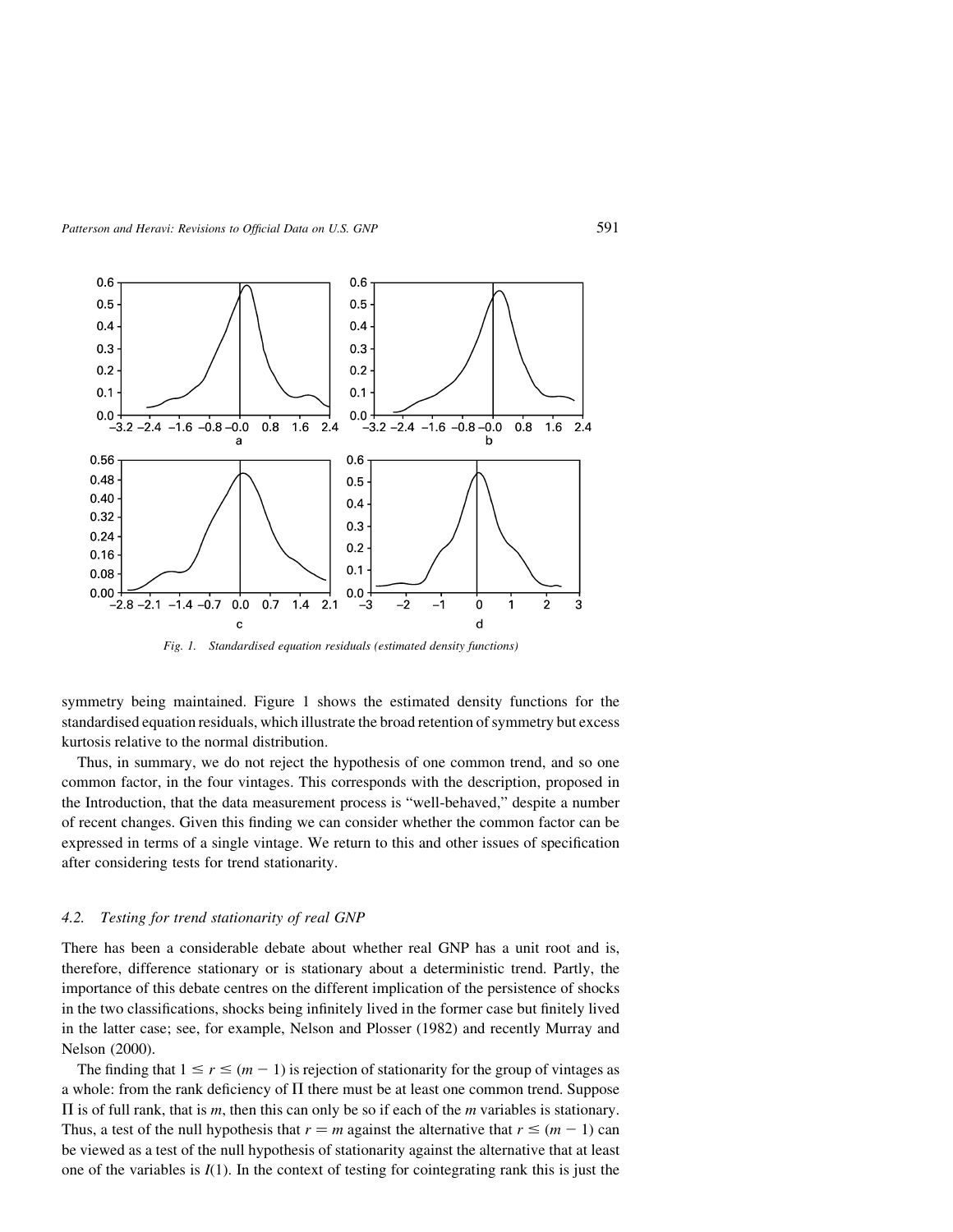trace test statistic for rank $(\Pi) = m$  against rank $(\Pi) = (m - 1)$ , which is asymptotically distributed as  $\chi^2$  with 1 degree of freedom.

It is also possible to test the role of the deterministic trend in the common trends space for each vintage. (We are grateful to a referee for pointing out that there is also a joint test for trend stationarity against difference stationarity, described in Johansen (1995a, p 97).) In this case, application of the joint test leads to rejection and we are then interested in whether there is any distinction amongst the individual vintages, which is the test reported in the text. Testing for trend stationarity on individual variables in the Johansen framework can be undertaken by specifying the deterministic terms in (1) as the vector  $D_t = (1, t)$ , and then allowing the trend to enter the cointegration space. Alternatively if  $D_t = (1,0)^t$ we can test for stationarity but about a nonzero mean rather than nonzero trend. Although the former is more realistic given that GNP clearly has a trend, we report both approaches to indicate that the results are unambiguous.

The maintained multivariate regression is now:

$$
\Delta y_t = \mu + \alpha (\beta' \delta'_1) \binom{y_{t-1}}{t} + \sum_{i=1}^{p-1} \Gamma_i \Delta y_{t-i} + \varepsilon_t \tag{10}
$$

where  $\delta_1'$  is an  $r \times 1$  vector of trend coefficients, with elements  $\delta_{1j}, j = 1, \ldots, r$ , in the cointegration space. Then, for example, for the first vintage the hypothesis of trend stationarity amounts to asking whether space(b)  $\subset$  space( $\beta$ ), where  $b = (1, 0, 0, 0)'$ , and  $\delta_{11} \neq 0$ . That is, does the cointegration space contain the first vintage on its own? This implies the following hypothesis:

$$
H_O: \left(\begin{array}{c} \beta \\ \delta_1 \end{array}\right) = (H_1 \varphi_1, \varphi_2)
$$

where the columns of  $H_1$  are  $(1, 0, 0, 0, 0)^t$  and  $(0, 0, 0, 0, 1)^t$ ,  $\varphi_1$  is  $2 \times 1$  and  $\varphi_2$ , of dimension  $(m + 1) \times (r - 1)$ , is unrestricted. The null hypothesis can be tested by means of a likelihood ratio test statistic, which is distributed as  $\chi^2(g)$ , where  $g = (m + 1) - r$ , or  $J = m - r$  if  $\delta_{1j} = 0$  is imposed; for general principles on testing hypotheses of this form see Johansen (1995a) and Hansen and Juselius (1995). This approach, whilst obviously differing from the usual ADF type approach in focussing on a multi-vintage framework, also differs in taking the trend stationary hypothesis as the null rather than the alternative hypothesis. The results for four vintages are summarised in Table 4.

It is evident from the results in Table 4 that, with  $p$ -values of 0 throughout, the null of trend stationarity is firmly rejected whether or not a deterministic trend is included in the cointegration space. These results are also robust to different selections of r, and therefore support the view that GNP is difference stationary rather than trend stationary.

#### 4.3. Testing for exclusion of variables from the system

The uniform rejection of the hypothesis of trend stationarity is not surprising approached from the perspective of appropriate determination of the VAR specification. We could, for example, include a deterministic trend in the cointegration space and then see whether it can be excluded. Indeed, we can test directly for exclusion from the system of *any* of the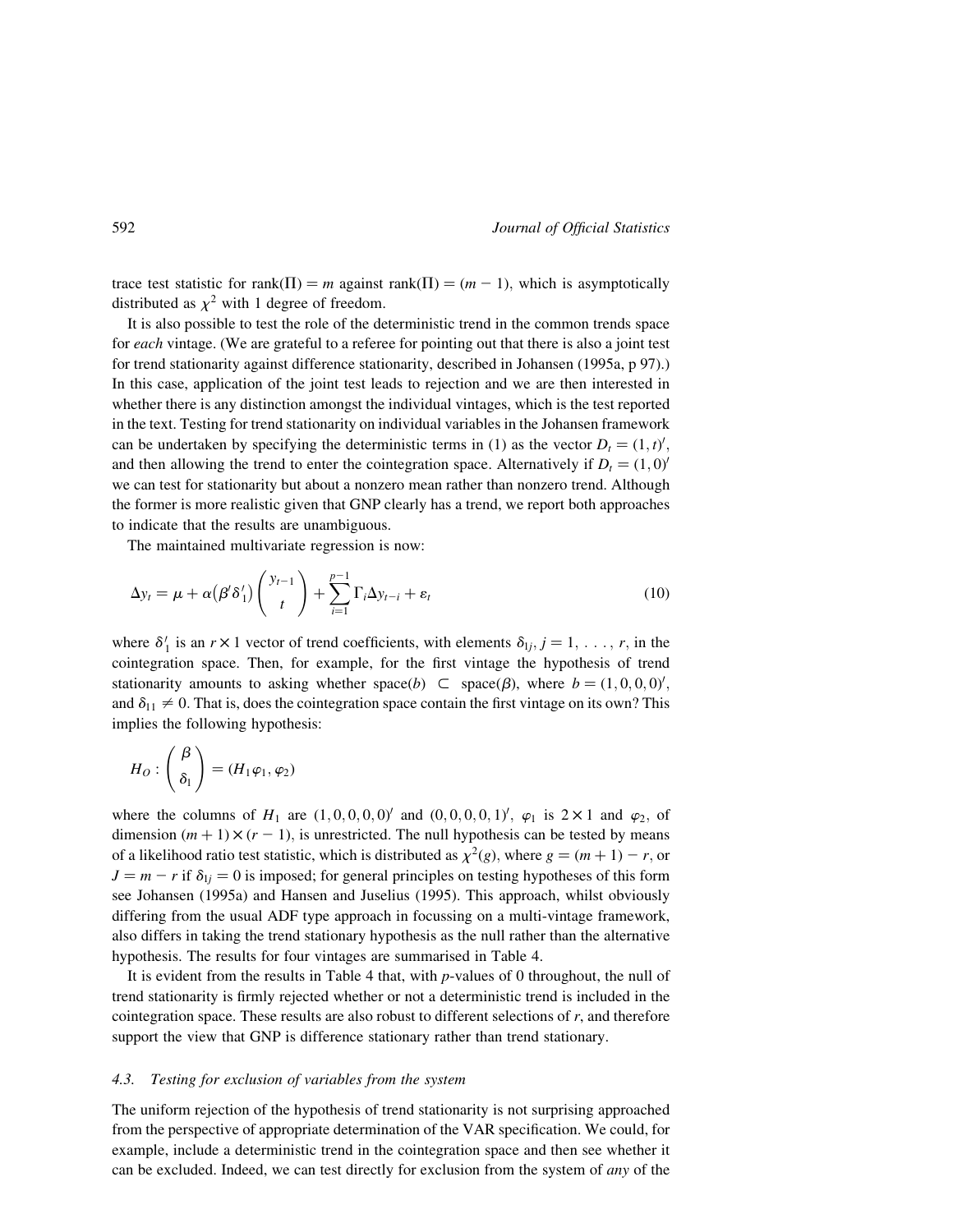## Patterson and Heravi: Revisions to Official Data on U.S. GNP 593

Table 4. Individual tests for trend stationarity against difference stationarity

| $\chi^2$ (g) test for stationarity about a trend of the <i>j</i> th vintage with $\delta_{1i} \neq 0$               |             |             |             |             |
|---------------------------------------------------------------------------------------------------------------------|-------------|-------------|-------------|-------------|
| r $g: \chi^2_{0.05}(g)$                                                                                             | $v_t^1$     | $v^2$       |             | $v^4$       |
| 3 $g = 2:5.99$                                                                                                      | 24.82[0.00] | 24.83[0.00] | 24.84[0.00] | 25.06[0.00] |
| $\chi^2$ ( <i>J</i> ) test for stationarity about a non-zero mean of the <i>j</i> th vintage with $\delta_{1i} = 0$ |             |             |             |             |
| r $J: \chi^2_{0.05}(J)$                                                                                             | $y_t^1$     | $v_t^2$     |             | $v^4$       |
| 3 $J=1:3.84$                                                                                                        | 24.82[0.00] | 24.83[0.00] | 24.84[0.00] | 25.06[0.00] |

Notes: *p*-value in [.]; *r* is the cointegrating rank;  $y_t^4$  is the download from the November 2001 BEA website; entries correspond to selection of  $r = 3$  from cointegration results; the alternative choices of  $r = 1, 2$  do not alter the conclusion.

variables. Thus, starting with a deterministic trend, which we allow in the cointegration space (but not in the data space since there is no evidence of quadratic trends in the data), we can test for exclusion of each variable in turn from the system.

The results are again unambiguous and are reported in Table 5. We can exclude the deterministic trend, where the test statistic has a  $p$ -value of 63%, but we cannot exclude any of the data vintages. Then, having excluded the time trend, we can again see if any of the vintages can be excluded. The lower part of Table 5 shows that this is not the case, as all p-values are effectively zero.

|   |                   |                                                    | Table 5. Test statistics for exclusion of variables, distributed as $\chi^2$ (3) |             |            |
|---|-------------------|----------------------------------------------------|----------------------------------------------------------------------------------|-------------|------------|
|   | Variable excluded |                                                    |                                                                                  |             |            |
|   |                   | Deterministic time trend in cointegrating space    |                                                                                  |             |            |
| r | $v^{\prime}$      |                                                    | $v^3$                                                                            | $y_t^4$     | time trend |
| 3 | 51.57[0.00]       | 49.67[0.00]                                        | 32.13[0.00]                                                                      | 20.57[0.00] | 1.71[0.63] |
|   |                   | No deterministic time trend in cointegrating space |                                                                                  |             |            |
| 3 | 7.82[0.00]        | 50.93[0.00]                                        | 34.06[0.00]                                                                      | 20.63[0.00] |            |

# 4.4. Identification and weak exogeneity

Looking again at the three-vintage system it seems likely that this will easily sustain stationarity of the revisions (and, therefore, homogeneity of the vintages in levels), a total of 4 restrictions. With  $m = 3$  and  $r = 2$ , two of the four restrictions are just identifying, so that the test statistic has a  $\chi^2$  distribution with 2 degrees of freedom. The test statistic is 0.16 with a  $p$ -value of 93%, so the null is not rejected.

We now consider tests for weak exogeneity; these are invariant to any choice of restrictions that just identify the cointegrating vectors. Weak exogeneity of any of the individual vintages implies that the GG permanent component is a function of that vintage alone, which together with stationarity of the revisions implies that the (log) revisions are the transitory components. See Section 3.4 for a discussion of how this underpins the distinction between the MEH and the EFH. The test statistics for weak exogeneity, distributed as  $\chi^2(2)$  under the null, are 4.90 [0.09] for the first vintage, 6.43 [0.04] for the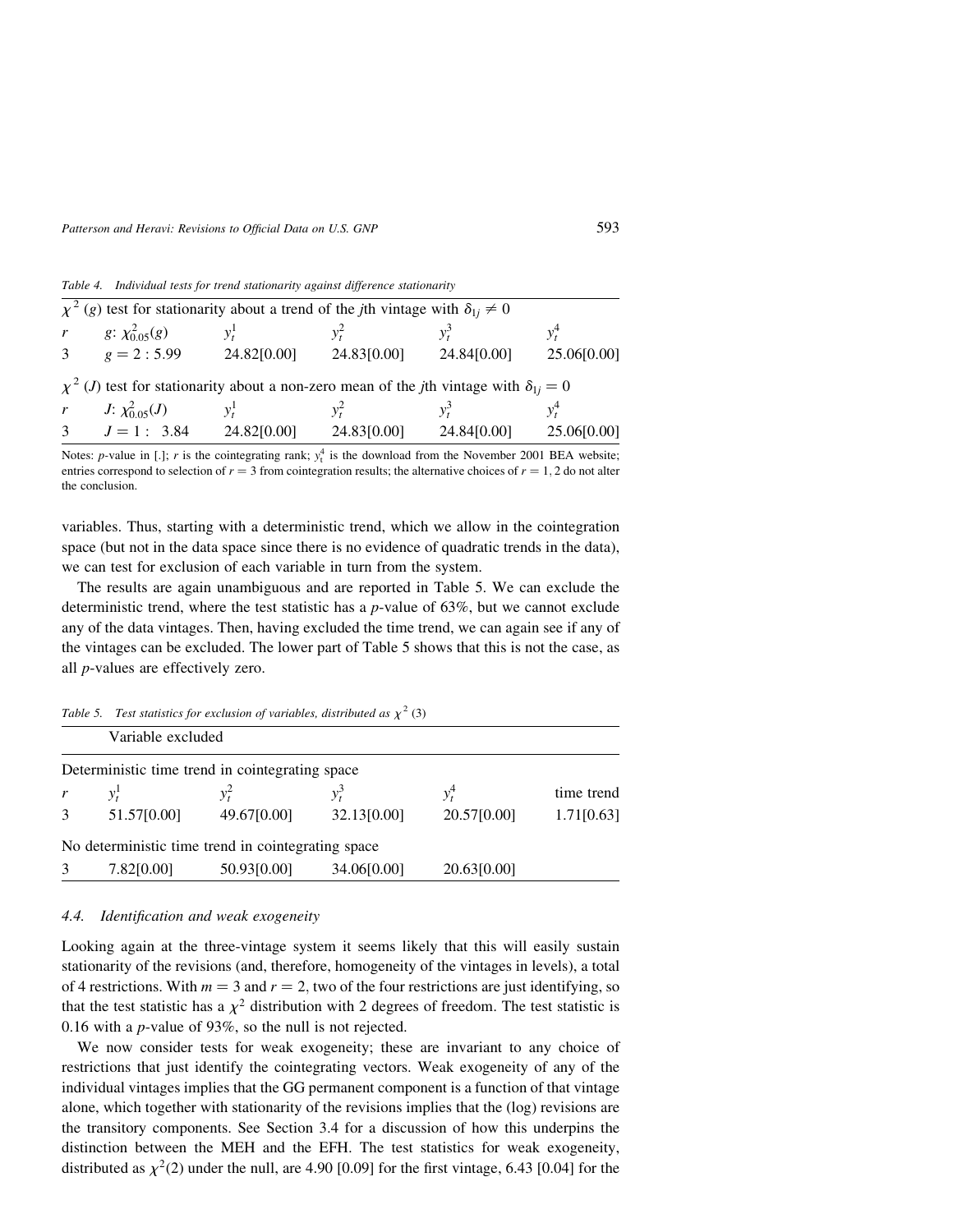second vintage and 2.21 [0.33] for the third vintage. Only in the last case is there clear evidence for not rejecting weak exogeneity.

Thus, analysis of the first three vintages suggests the following. The (log) revisions are stationary, implying that the different vintages are homogenous and the third vintage is weakly exogenous; together these imply that in this restricted system the third vintage is the permanent component and the cumulative revisions relative to that are the transitory components. This also supports the view that the revisions are measurement errors orthogonal in the long run to the final vintage. These conclusions are conditional on excluding the final vintage; however, the results in Tables 3 and 5 suggest that an empirical analysis that includes the final vintage is warranted.

Adding the final vintage to the first three vintages, the cointegrating vectors can be just identified as sequential revisions or cumulative revisions as follows:

sequential revisions  
\n
$$
\beta' = \begin{bmatrix}\n1 & -1.000 & 0 & 0 \\
0 & 1 & -0.996 & 0 \\
0 & 0 & 1 & -0.927\n\end{bmatrix}\n\quad\n\beta' = \begin{bmatrix}\n1 & 0 & 0 & -0.924 \\
0 & 1 & 0 & -0.924 \\
0 & 0 & 1 & -0.927\n\end{bmatrix}
$$
\n(11)

The first of these parameterisations suggests that we can impose homogeneity across the first three vintages without loss; this is so with a  $\chi^2$  (2) test statistic of 0.41 and a p-value of 82%. With this imposition the cointegrating vectors, in equivalent forms, are:

|  |  | sequential revisions                                                                                                |  |  | cumulative revisions                               |  |
|--|--|---------------------------------------------------------------------------------------------------------------------|--|--|----------------------------------------------------|--|
|  |  | $\begin{bmatrix} 1 & -1 & 0 & 0 \end{bmatrix}$ $\begin{bmatrix} 1 & 0 & 0 & -0.924 \end{bmatrix}$                   |  |  |                                                    |  |
|  |  | $\beta' = \begin{vmatrix} 0 & 1 & -1 & 0 \end{vmatrix}$ $\beta' = \begin{vmatrix} 0 & 1 & 0 & -0.924 \end{vmatrix}$ |  |  |                                                    |  |
|  |  | 0 1 $-0.924$                                                                                                        |  |  | $\begin{vmatrix} 0 & 0 & 1 & -0.924 \end{vmatrix}$ |  |

We cannot, however, impose homogeneity with respect to the last vintage; the coefficient of  $-0.924$  has an estimated standard error of 0.005, so that the test of homogeneity (that the coefficient is  $-1$ ) is resoundingly rejected.

The test statistics for weak exogeneity, with a test statistic now distributed as  $\chi^2(3)$  under the null, are given in Table 6. The test statistics show that the finding of weak exogeneity for the third vintage was a conditional result. Extending the system, it is only the final vintage that is weakly exogenous. We find that the hypothesis that the final vintage is weakly exogenous is not rejected with a test statistic of 1.89, distributed as  $\chi^2(3)$  under the null, with a p-value of 60%. In contrast, for example, the hypothesis that the third vintage is weakly exogenous is firmly rejected with a  $p$ -value for the test statistic of zero. Thus, these tests give support to the MEH rather than EFH view of why data revisions arise.

Table 6. Test statistics for weak exogeneity of the vth vintage,  $v = 1, \ldots$ , final

|              |             |             |             | final      |  |
|--------------|-------------|-------------|-------------|------------|--|
| $\chi^2$ (3) | 12.45[0.00] | 14.98[0.00] | 15.46[0.00] | 1.89[0.60] |  |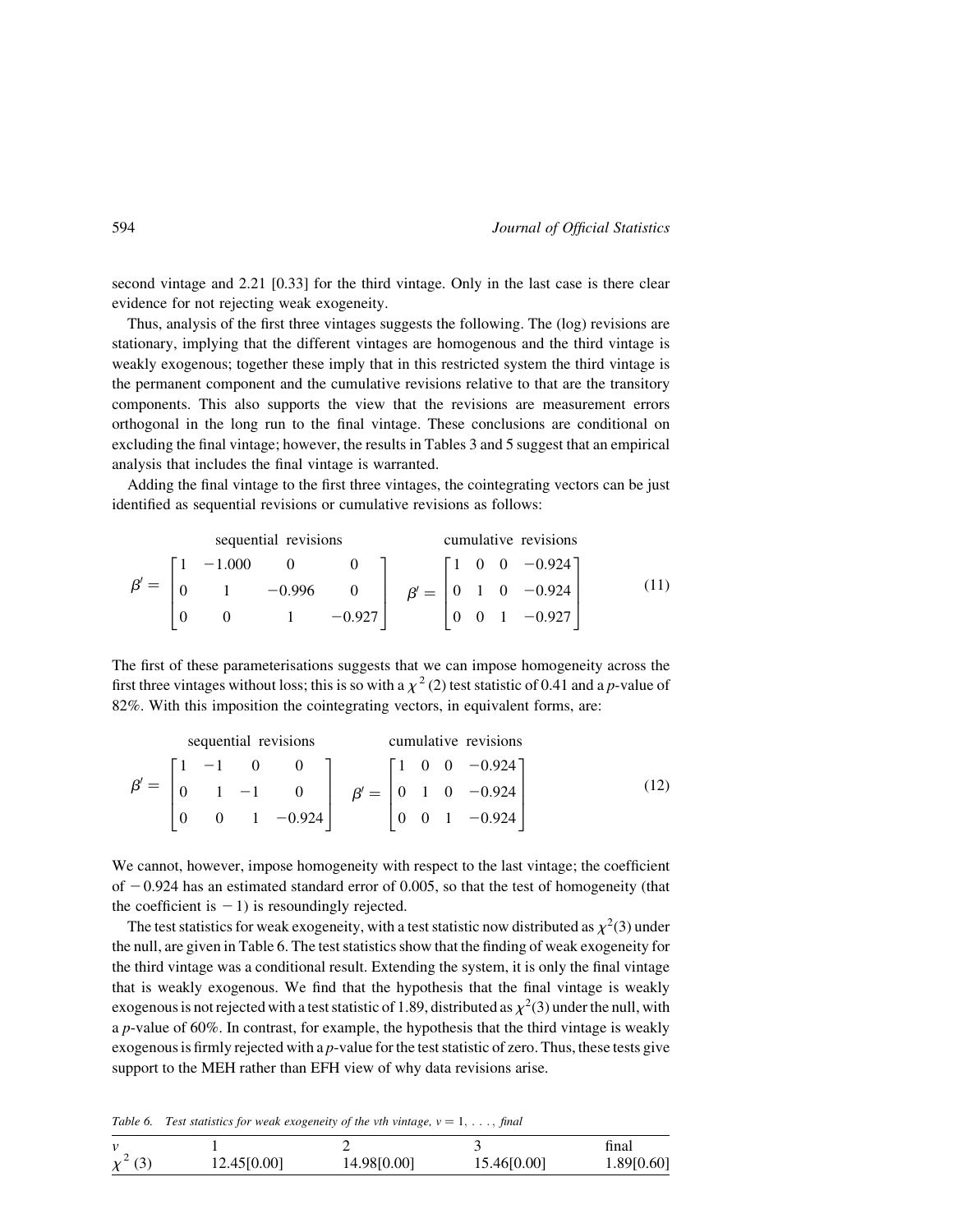Patterson and Heravi: Revisions to Official Data on U.S. GNP 595

# 4.5. Implications for the PT decomposition

The scaling factor linking the first three and "final" vintages can be read off from either of the matrices in (12); for example, the scaling factor for the first and "final" vintages is  $-0.924$ , that is  $\beta'_1 y_t = y_t^1 - 0.924 y_t^4$  is a stationary series. However, in order to link these different vintages we need to take account of the constant in the cointegration space.

The constants in the VEqCM,  $\mu$ , can be partitioned into the cointegration space and the common trends space as:  $\mu = \alpha \mu_1 + \alpha_1 \mu_2$ ; premultiplying by  $(\alpha' \alpha)^{-1} \alpha'$  we obtain the constants in the cointegration space, that is  $\mu_1 = (\alpha' \alpha)^{-1} \alpha' \mu$ . Using the maximum likelihood estimates for  $\alpha$  and  $\mu$ , the three equilibrium relationships are

$$
\mu_1 + \beta' y_t = \begin{pmatrix} -0.576 \\ -0.575 \\ -0.574 \end{pmatrix} + \begin{bmatrix} 1 & 0 & 0 & -0.924 \\ 0 & 1 & 0 & -0.924 \\ 0 & 0 & 1 & -0.924 \end{bmatrix} y_t
$$
(13)

These parameter values enable a comparison of the first three vintages with the final vintage as they effectively reduce all the vintages to the same price units, in this case 1992 \$U.S.

In Figure 2 we plot the stationary combination given by the first row of (12), which, multiplied by 100, can be interpreted as the  $\%$  revision comparing the first and final vintages. Then in Figure 3 we plot the first vintage and the (scaled) final vintage, using the cointegrating coefficients from (13).

The figures show that revisions to the NIPA have not broken the cointegration bond between the final series and the first published version of GNP, even though the effect of

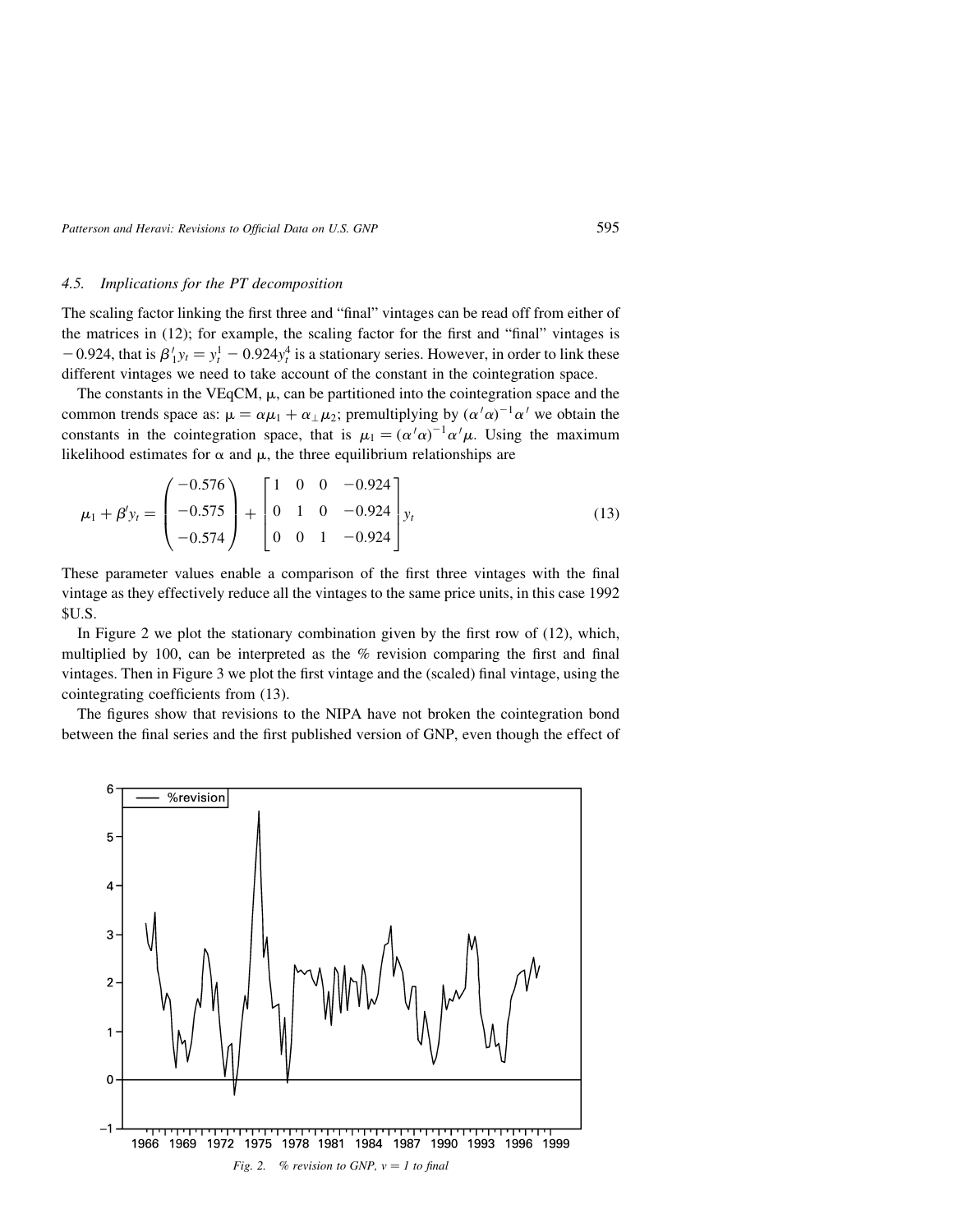

recent revisions has been to increase GNP with retrospective effect. (See also Seskin and Sullivan, 2000, who note that recently revised GNP exceeds previously published versions.) One point of note, which accounts for the large revision to the early part of 1975, is how the final version of GNP has "flattened out" the previously substantial dip in GNP during that period.

# 4.6. Testing for serial correlation common features

In addition to testing for the dimension of the cointegrating space and hence the common trends space, we can also consider whether there are serial correlation common features that reduce the number of common cycles. In view of the results of the previous sections, with  $r = m - 1 = 3$ , there can be at most one such common feature.

The test statistics for serial correlation common features, reported in Table 7, lead to the rejection of all possible hypotheses; for example, the test statistic for  $k > 0$  is 49.7, distributed as  $\chi^2(8)$  under the null, which has a p-value of zero. This implies that there is no reduction in the number of common cycles. Thus, the short-run movements in  $y_t$  are not common. This finding is open to an interesting interpretation for which we are indebted to

Table 7. Testing for serial correlation common features

| Null hypothesis | $C(p, k)$ : <i>p</i> -value | Distribution  |
|-----------------|-----------------------------|---------------|
| k>0             | 49.7: $[0.00]$              | $\chi^2$ (8)  |
| k>1             | 112.0: [0.00]               | $\chi^2$ (18) |
| k > 2           | 247.2: [0.00]               | $\chi^2$ (30) |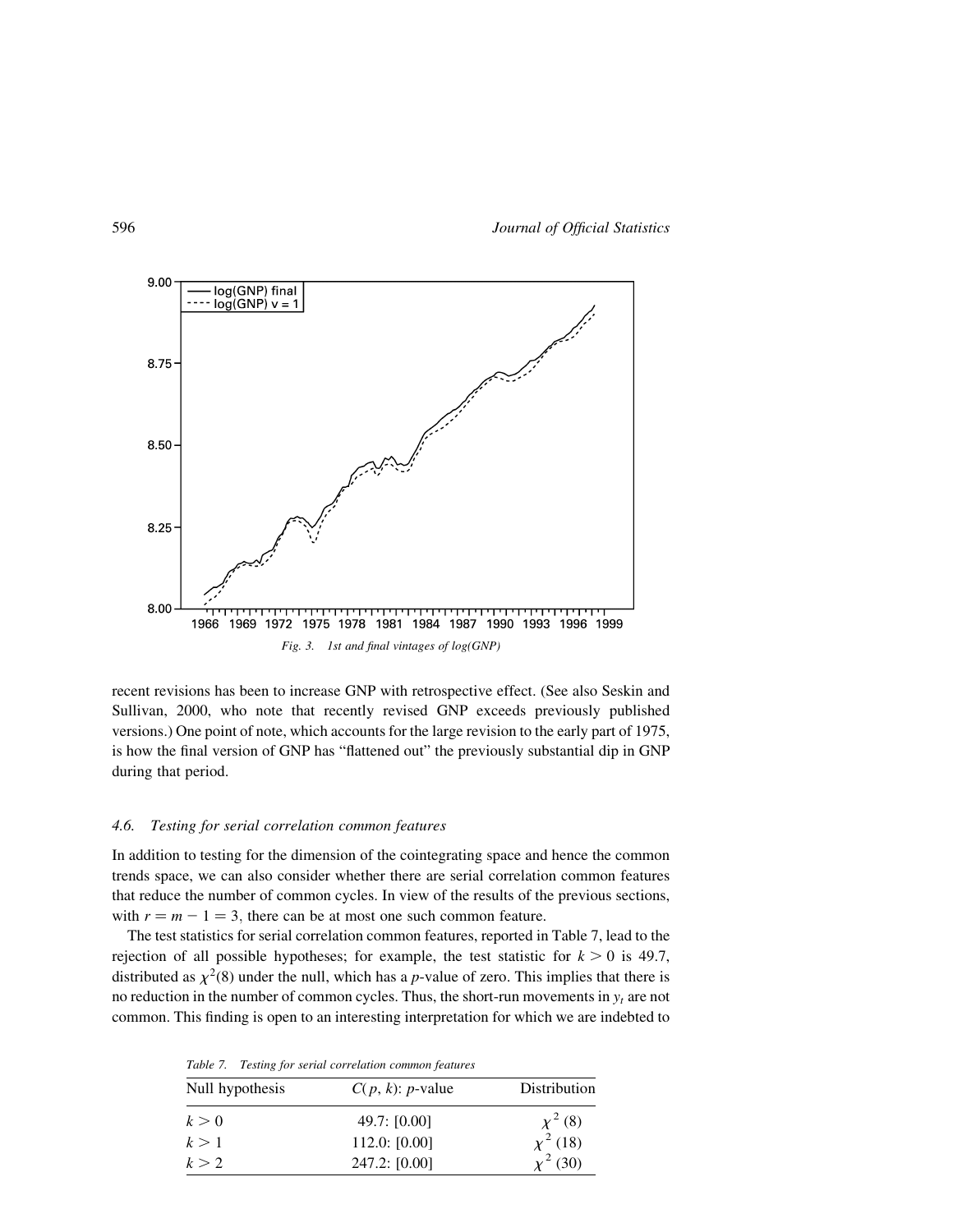a referee and which should be the subject of further study. That is, the finding of a single common trend confirms the view that early figures give an accurate picture of the sustained movements in GNP, what commentators refer to in general terms (rather than the specific technical definitions used here) as the "trend" in the series. On the other hand, the failure to find short-run (serial correlation) common features points to some disagreement in the different vintages as to the precise timing of short-run movements, with, perhaps, differences in the timing of turning points and the signs of changes in the level of GNP. This suggests that there should be further research that examines the concordance of the different vintages for indications of common features in some key (nonparametric) measures of short-run alignment, for example agreement in identifying turning points.

# 5. Summary and Concluding Remarks

As much of the analysis in the previous section is necessarily quite technical, we draw out some of the practical implications in this concluding section.

- 1. The central idea of this study is that data revisions should be related to each other as part of an overall process, not studied in isolation. It is evident from a graph of U.S. GNP (see Figure 3) that there is a trend to the series – that is, a tendency for a sustained movement in one direction over a reasonably long period of time. This trend may be characterised as stationary deviations around a deterministic trend or, alternatively, as a stochastic trend, being the cumulative sum of past shocks that generate nonstationarity in the data. Our multivariate analysis of this distinction found in favour of the stochastic trend. Now, given that revisions to GNP effectively result in several different time series (the different vintages) for the same variable, and each has a stochastic trend, an important question is whether the various vintages have a single common trend. If not, there are potentially serious problems of interpretation since, necessarily, the different trends are not tied together. It is a plausible motivation for the data producers not to produce more than one trend in the different vintages. Fortunately, despite recent changes in GNP methodology, our findings support the single trend interpretation.
- 2. Another practical matter is whether a particular vintage adequately captures the single common stochastic trend. Our results suggest that a likely presumption of most users, that the "final" vintage is best in this respect, is warranted by our empirical findings. Whether we condition on the third vintage as the final or a later vintage, that vintage by itself can represent the long-run movements in GNP.
- 3. Finding a common stochastic trend is an issue that relates to the long-run tendencies in the different series, but what of the short run? We focussed on short-run patterns of correlation in the different vintages and found that the hypothesis of a common feature of this kind was rejected. So we can characterise our results as indicating that the different vintages represent the same long-run tendencies but can differ in the short-run picture.
- 4. Two leading explanations of the reason for revisions relate to errors of measurement and efficient forecasts. In the errors of measurement view, preliminary vintages are inherently "noisier" than later vintages that "iron out" relatively imprecise measurement in the earlier vintages, where the latter are driven by the need for timely publication.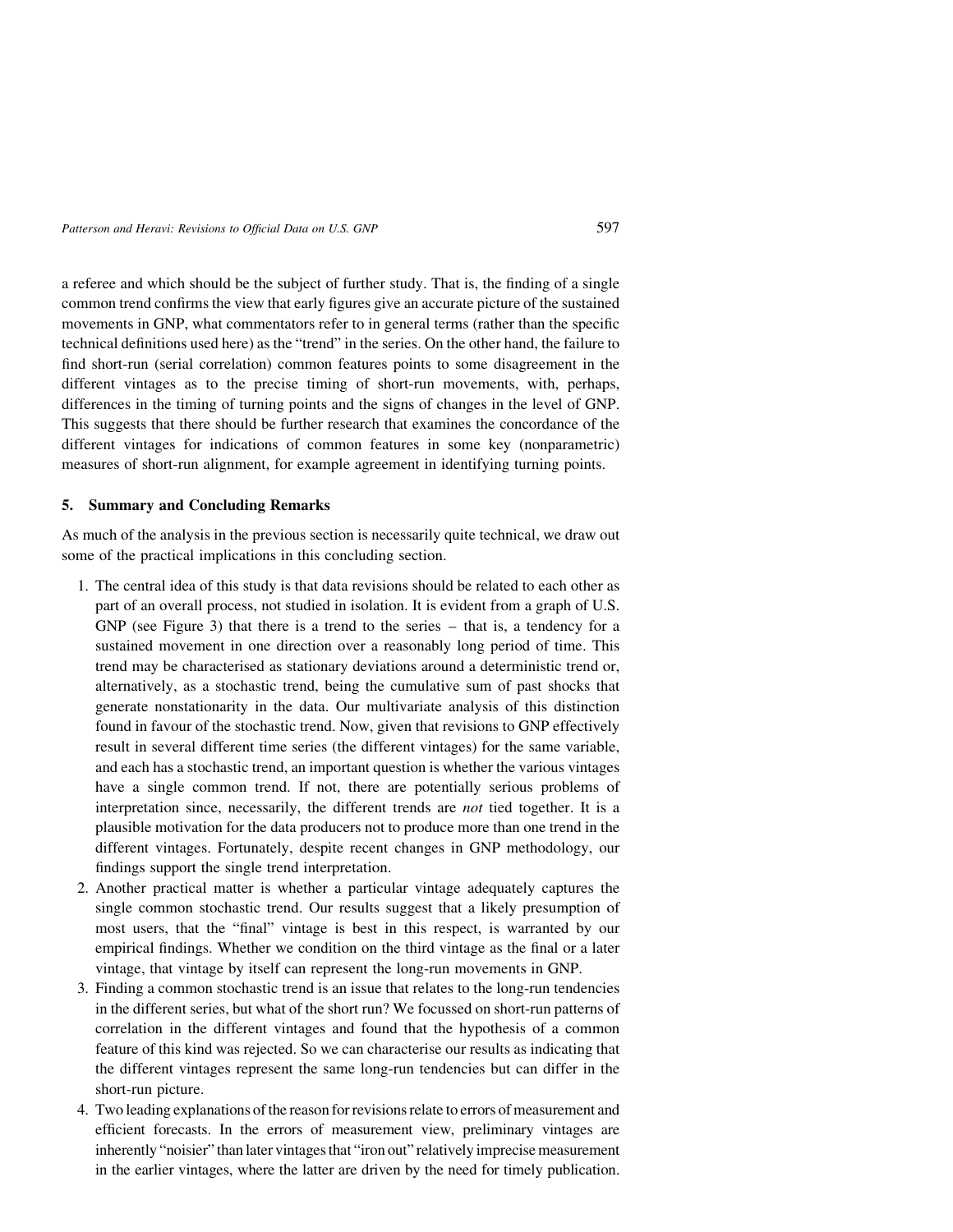In the efficient forecasts view, preliminary vintages are formed as forecasts of later vintages; moreover, these forecasts fully take into account information available at the time they are being made. In a lesser version of this view, preliminary vintages may be forecasts of later vintages but are not efficient. In practice, an aggregate such as GNP may incorporate both aspects and therefore be the result of measurement with error and forecast with error. With allowance for the nonstationarity of GNP, our empirical findings suggested strongly favouring the measurement error view of revisions.

5. Finally, a practical point arises out of the nature of recent methodological changes to GNP, especially the move to chained price and quantity indices. Preliminary analysis of the data for this study suggested that a method of "splicing" together the time series data from this and the preceding vintages was not going to be straightforward when the 2001 download was included. Was it possible, therefore, to relate GNP on the most recent basis back to previous published series? Part of this question has already been answered, since the presence of a single stochastic trend provides the solution. By using the estimated long-run relationship amongst the different vintages, all the time series can be put onto a single and comparable base. This was illustrated in Figure 3, which graphed vintage 1 of GNP along with the (rebased/rescaled) "final" vintage; as expected from the formal analysis the two series are tied together – a good visual illustration of cointegration.

There are some further questions that could be addressed in future research. For example, Symons (2001), Patterson (2002a) and Swanson and van Dijk (2002) have suggested linking data revisions to the stage of the business cycle. A particularly interesting idea is that the revisions process may be asymmetric with respect to upturns and downturns in the cycle. This asymmetry is one form of nonlinearity, and the analytical framework used here could be extended to explore the possibility of other forms of nonlinearity.

# 6. References

- Abuaf, N. and Jorion, J. (1990). Purchasing Power Parity in the Long Run. Journal of Finance, 45, 157–174.
- Ahn, S.K. and Reinsel, G.C. (1988). Nested Reduced-Rank Auto-Regressive Models for Multiple Time Series. Biometrika, 80, 855–868.
- Balz, C. (1998). Testing the Stationarity of Interest Rates Using a SUR Approach. Economics Letters, 60, 147–150.
- Bartlett, M.S. (1937). Properties of Sufficiency and Statistical Test. Proceedings of the Royal Society of London, Series A, 160, 268–282.
- Caplan, D. and Daniel, D. (1992). Improving Economic Statistics. Economic Trends, 460, 87–88.
- Cook, P. (1994). Improvements to Economic Statistics, Economic Trends, 483, 133–136.
- Croushore, D. and Stark, T. (2001). A Real-time Data Set for Macroeconomists. Journal of Econometrics, 105, 111–130.
- Engle, R.F. and Kozicki, S. (1993). Testing for Common Features. Journal of Business and Economic Statistics, 11, 369–395.
- Engle, R.F. and Granger, C.W.J. (1987). Co-integration and Error Correction: Representation, Estimation and Testing. Econometrica, 55, 251–276.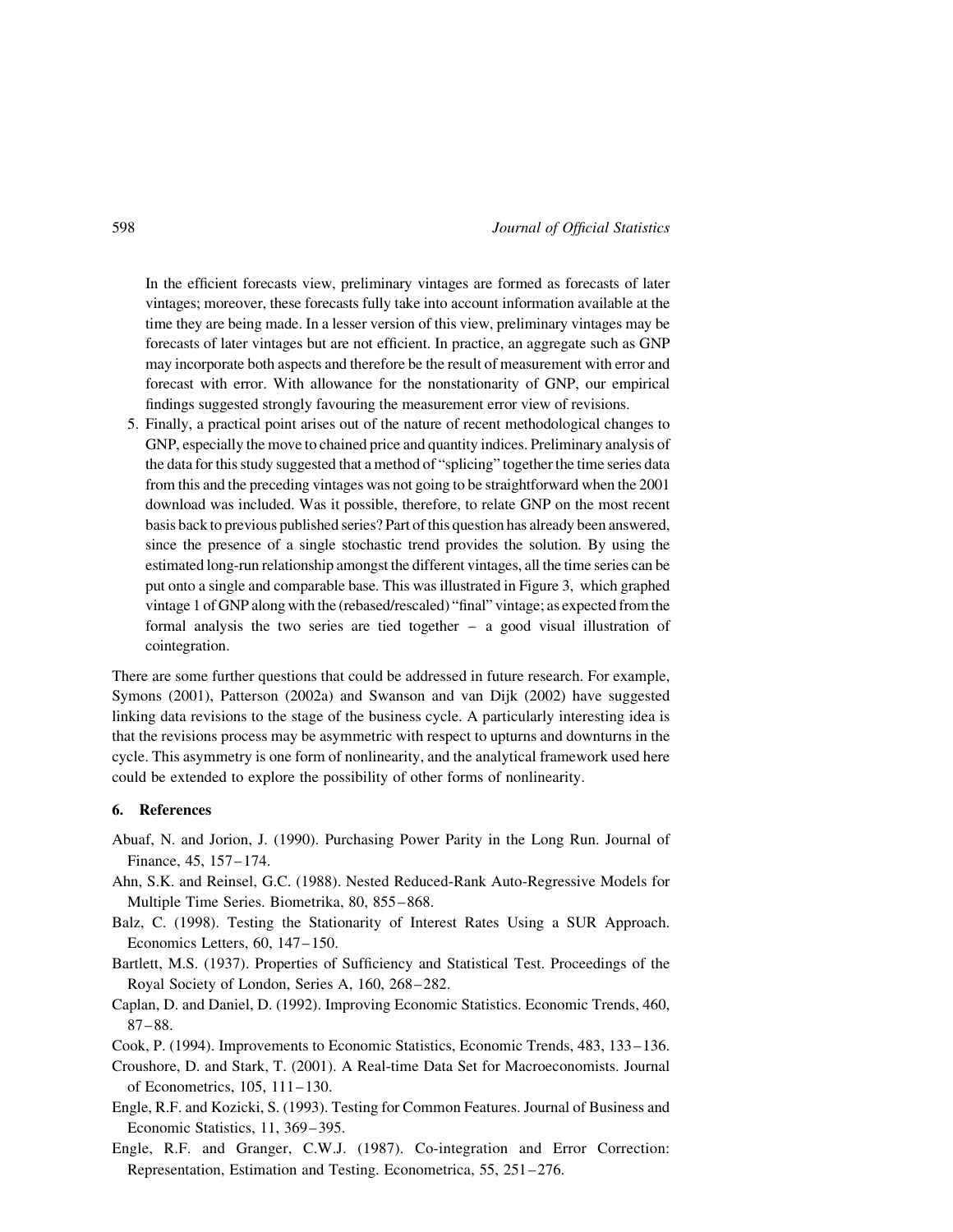- Gonzalo, J. and Granger, C.W. (1995). Estimation of Common Long-memory Components in Cointegrated Systems. Journal of Business and Economic Statistics, 13, 27–35.
- Granger, C.W. and Haldrup, N. (1997). Separation in Cointegrated Systems and Persistent-Transitory Decompositions. Oxford Bulletin of Economics and Statistics, 59, 449–463.
- Grimm, B.T. and Parker, R.T. (1998). Reliability of the Quarterly and Annual Estimates of GDP and Gross Domestic Income. Survey of Current Business, 78, 12–21.
- Hansen, H. and Juselius, K. (1995). CATS in RATS: Cointegration Analysis of Time Series. Evanston, IL: Estima.
- Hansen, H. and Rahbek, A.C. (2000). Approximate Conditional Unit Root Inference. Discussion Paper, University of Copenhagen.
- Hendry, D.F. (1983). Econometric Modelling: the Consumption Function in Retrospect. Scottish Journal of Political Economy, 30, 193–220.
- Hendry, D.F. (1994). HUS Revisited. Oxford Review of Economic Policy, 10, 86–106.
- Hendry, D.F. (1995). Dynamic Econometrics. Oxford: Oxford University Press.
- Holden, K. and Peel, D.A. (1982a). Data Revisions and Time Series Models of GDP and its Components. Applied Economics, 14, 101–110.
- Holden, K. and Peel, D.A. (1982b). The Relationship between Preliminary and Revised Estimates of GDP and Consumers' Expenditure in the UK. The Statistician, 31, 259–266.
- Issler, J.V. and Vahid, F. (2001). Common Cycles and the Importance of Transitory Shocks to Macroeconomic Aggregates. Journal of Monetary Economics, 47, 449–473.
- Jenkinson, G. and Brand, M. (2000). A Decade of Improvements to Economic Statistics. Economic Trends, 558, 45–50.
- Johansen, S. (1988). Statistical Analysis of Cointegration Vectors. Journal of Economic Dynamics and Control, 12, 231–254.
- Johansen, S. (1992). Testing Weak Exogeneity and the Order of Cointegration in U.K Money Demand Data. Journal of Policy Modelling, 14, 313–334.
- Johansen, S. (1995a). Likelihood-Based Inference in Cointegrated Vector Autoregressive Models. Oxford: Oxford University Press.
- Johansen, S. (1995b). Identifying Restrictions of Linear Equations with Applications to Simultaneous Equations and Cointegration. Journal of Econometrics, 69, 111–132.
- Johansen, S. (1998). Common Trends in the Cointegrated VAR. Unpublished manuscript, May 21st.
- Johansen, S. (2001). Cointegration in the VAR model. In D. Pena, G. Tiao, and R. Tsay (eds) A Course in Time Series Analysis. New York: John Wiley and Sons.
- Johansen, S. (2002). A Small Sample Correction for the Test of Cointegrating Rank in the Vector Autoregressive Model. Econometrica, 70, 1929–1961.
- Johansen, S. and Juselius, K. (1992). Some Structural Hypotheses in a Multivariate Cointegration Analysis of the Purchasing Power Parity and the Uncovered Interest Parity for UK. Journal of Econometrics, 53, 211–244.
- Kendall, M.K. and Stuart, A. (1958). The Advanced Theory of Statistics Volume 1. London: Charles Griffin and Company.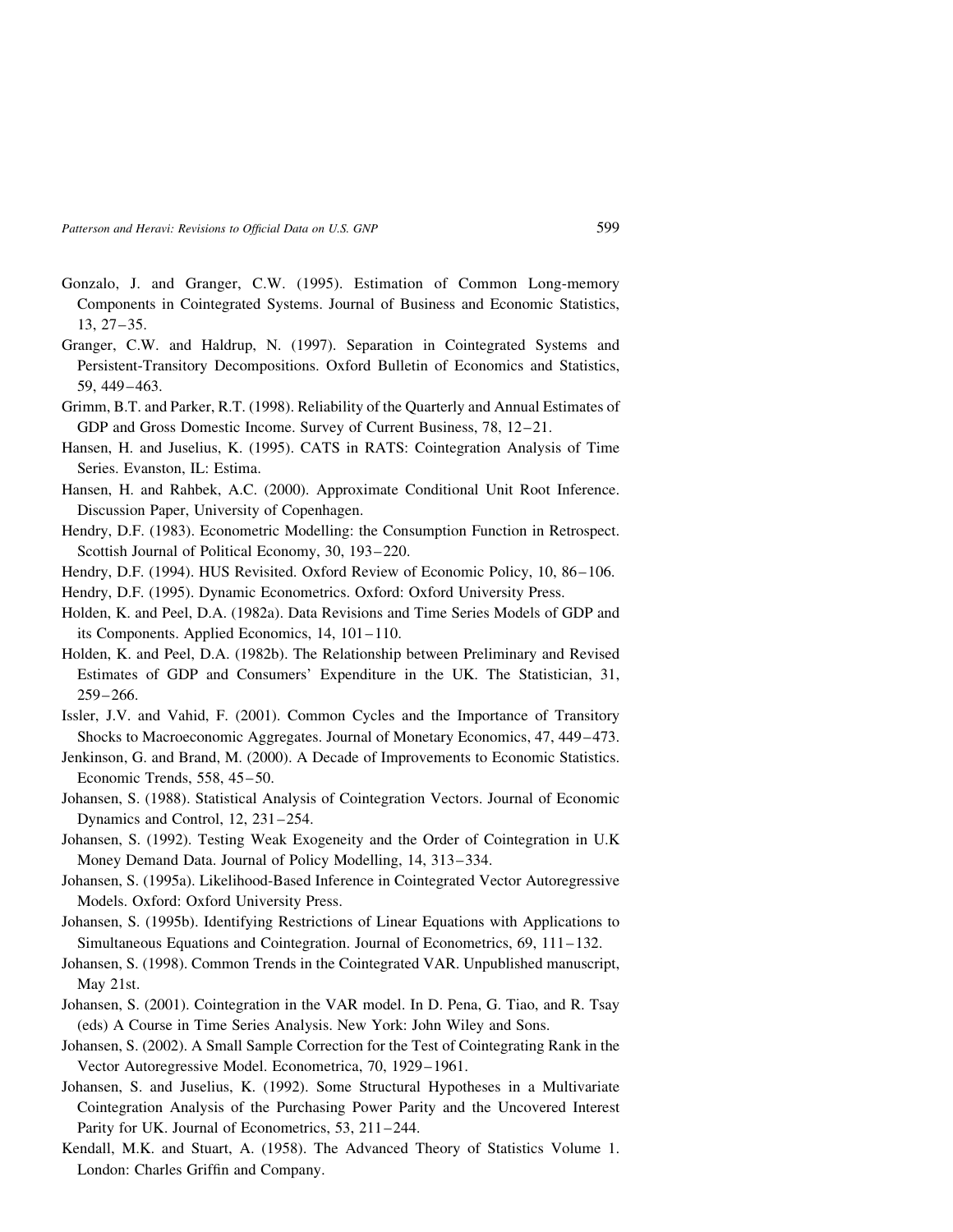- Konishi, T. and Granger, C.W.J. (1992). Separation in Cointegrated Systems. UCSD Discussion Paper.
- Landefeld, S.J. and Fraumeni, B. (2001). Measuring the New Economy. Survey of Current Business, 81, 23–40.
- Mankiw, N.G. and Shapiro, M.D. (1986). News or Noise: An Analysis of GNP Revisions. Survey of Current Business, 66, 961–979.
- Mankiw, N.G., Runkle, D.E., and Shapiro, M.D. (1984). Are Preliminary Announcements of the Money Stock Rational Forecasts? Journal of Monetary Economics, 14, 15–27.
- Mills, T.C. and Holmes, M.J. (1999). Common Trends and Cycles in European Industrial Production: Exchange Rate Regimes and Economic Convergence. The Manchester School, 67, 557–587.
- Mocan, H.N. (1994). Is There a Unit Root in Real U.S. Real GNP? Economics Letters, 45,  $23 - 31$ .
- Mork, R.A. (1987). Ain't Behavin: Forecast Errors and Measurement Errors in Early GNP Estimates. Journal of Business and Economic Statistics, 5, 165–175.
- Moulton, B.R. (2000). Improved Estimates of the National Income and Product Accounts for 1929–1999: Results of the Comprehensive Revision. Survey of Current Business, 80, 11–17.
- Moulton, B.R. and Sullivan, D.F. (1999). A Preview of the 1999 Comprehensive Revision of the National Income and Product Accounts: New and Redesigned Tables. Survey of Current Business, 79, 15–28.
- Moulton, B.R., Seskin, E.P., and Sullivan, D.F. (2001). Annual Revision of the National Income and Product Accounts. Survey of Current Business, 81, 7–32.
- Moulton, B.R., Parker, R.P., and Seskin, E.P. (1999). A Preview of the 1999 Comprehensive Revision of the National Income and Product Accounts. Survey of Current Business, 79, 7–20.
- Murray, C.J. and Nelson, C.R. (2000). The Uncertain Trend in U.S. GDP. Journal of Monetary Economics, 46, 79–95.
- Nelson, C.R. and Plosser, C.I. (1982). Trends and Random Walks in Macroeconomic Time Series. Journal of Monetary Economics, 10, 139–162.
- Osterwald-Lenum, M. (1992). A Note on Quantiles of the Asymptotic Distribution of the Maximum Likelihood Cointegration Rank Test Statistic. Oxford Bulletin of Economics and Statistics, 54, 461–472.
- Pantula, S.G. (1989). Testing for Unit Roots in Time Series Data. Econometric Theory, 5, 256–271.
- Parker, R.P. (1997). Completion of the Comprehensive Revision of the National Income and Product Accounts, 1929–1996. Survey of Current Business, 77, 6–20.
- Patterson, K.D. (1995). An Integrated Model of the Data Measurement and Data Generation Processes with an Application to Consumers' Expenditure. Economic Journal, 105, 54–76.
- Patterson, K.D. (2000a). An Introduction to Applied Econometrics. A Time Series Approach. London: Palgrave.
- Patterson, K.D. (2000b). Which Vintage of Data to Use When There Are Multiple Vintages of Data? Cointegration, Weak Exogeneity and Common Factors. Economics Letters, 69, 115–121.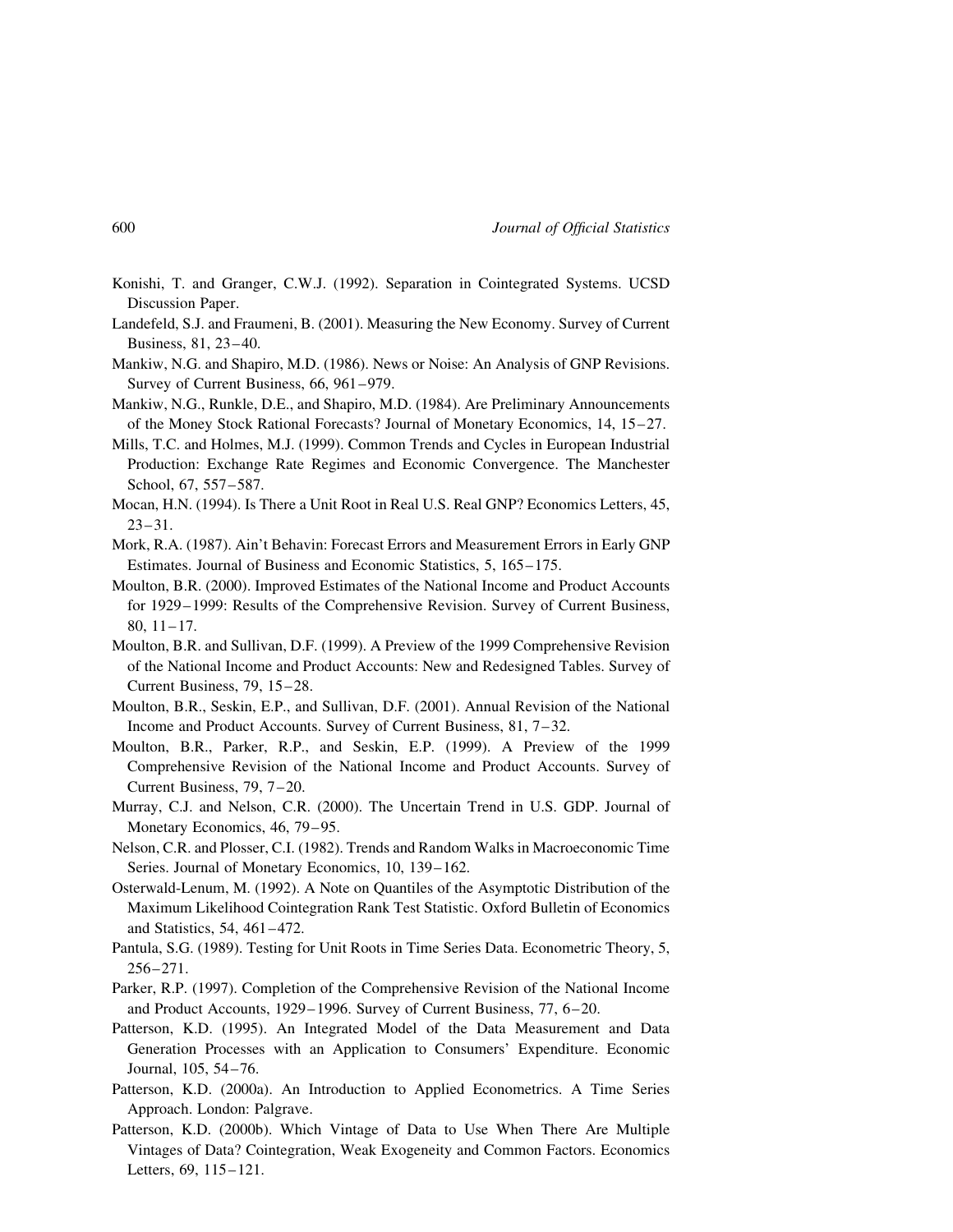- Patterson, K.D. (2002a). Modelling the Data Measurement Process for the Index of Production. Journal of the Royal Statistical Society, Series A, 165, 1–18.
- Patterson, K.D. (2002b). The Data Measurement Process for UK GNP: Stochastic Trends, Long Memory and Unit Roots. Journal of Forecasting, 21, 245–264.
- Patterson, K.D. and Heravi, S.M. (1991a). Are Different Vintages of Data on the Components of GDP Cointegrated? Economic Letters, 35, 409–413.
- Patterson, K.D. and Heravi, S.M. (1991b). Data Revisions and the Expenditure Components of GDP. Economic Journal, 101, 877–901.
- Patterson, K.D. and Heravi, S.M. (1991c). Direct Estimation of Entropy and Revisions to the National Income Accounts. The Statistician, 40, 35–50.
- Patterson, K.D. and Heravi, S.M. (1992). Efficient Forecasts or Measurement Errors? Some Evidence for Revisions to the United Kingdom Growth Rates. Manchester School, 60, 249–263.
- Perron, P. and Phillips, P.C.B. (1987). Does GNP Have a Unit Root? A Re-evaluation. Economics Letters, 23, 139–145.
- Proietti, T. (1997). Short-run Dynamics in Cointegrated Systems. Oxford Bulletin of Economics and Statistics, 59, 405–422.
- Reimers, H.E. (1992). Comparisons of Tests for Multivariate Cointegration. Statistical Papers, 33, 335–359.
- Rudebusch, G.D. (1992). Trends and Random Walks in Macroeconomic Time Series: A Re-examination. International Economic Review, 33, 661–680.
- Rudebusch, G.D. (1993). The Uncertain Unit Root in Real GNP. American Economic Review, 83, 264–272.
- Seskin, E.P. (1998). Annual Revision of the National Income and Product Accounts. Survey of Current Business, 78, 7–35.
- Seskin, E.P. (1999). Improved Estimates of the National Income and Product Accounts for 1958–98: Results of the Comprehensive Revision. Survey of Current Business, 79, 15–43.
- Seskin, E.P. and Sullivan, D.F. (2000). Annual Revision of the National Income and Product Accounts. Survey of Current Business, 80, 6–33.
- Siklos, P.L. (1996). An Empirical Exploration of Revisions in U.S. National Income Aggregates. Applied Financial Economics, 6, 59–70.
- Steel, D.G. and McLaren, C.H. (2000). The Effect of Different Rotation Patterns on the Revision of Trend Estimates. Journal of Official Statistics, 16, 61–76.
- Stock, J.H. and Watson, M.W. (1988). Testing for Common Trends. Journal of the American Statistical Association, 83, 1097–1107.
- Stock, J.H. and Watson, M.W. (1986). Does GNP Have a Unit Root? Economics Letters, 22, 147–151.
- Swanson, N.R. and van Dijk, D. (2002). Are Statistical Reporting Agencies Getting It Right? Data Rationality and Business Cycle Asymmetry. Econometric Institute Report EI 2001–28, revised March. Erasmus University, Rotterdam.
- Symons, P. (2001). Revisions Analysis of Initial Estimates of Annual Constant Price GDP and its Components. Economic Trends, 568, 40–55.
- Taylor, M.P. and Sarno, L. (1998). The Behavior of Real Exchange Rates During the Post-Bretton Woods Period. Journal of International Economics, 46, 281–312.